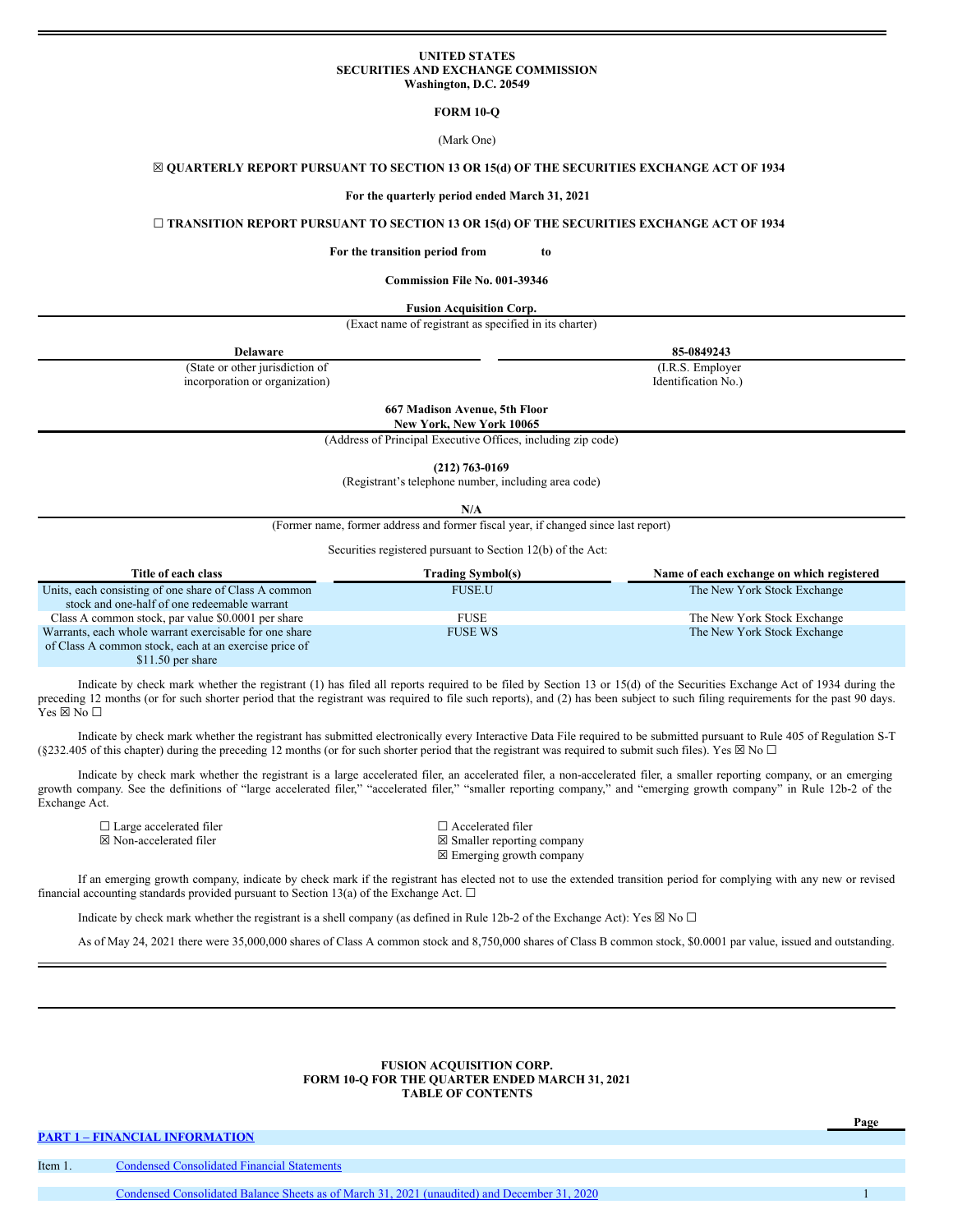|                   | Condensed Consolidated Statements of Operations for the Three Months Ended March 31, 2021 and for the Period from March 6, 2020<br>(inception) Through March 31, 2020 (unaudited)                     | 2              |
|-------------------|-------------------------------------------------------------------------------------------------------------------------------------------------------------------------------------------------------|----------------|
|                   | Condensed Consolidated Statement of Changes in Stockholders' Equity for the Three Months Ended March 31, 2021 and for the Period from<br>March 6, 2020 (inception) Through March 31, 2020 (unaudited) | $\overline{3}$ |
|                   | Condensed Consolidated Statement of Cash Flows for the Three Months Ended March 31, 2021 and for the Period from March 6, 2020<br>(inception) Through March 31, 2020 (unaudited)                      | $\overline{4}$ |
|                   | Notes to Unaudited Condensed Consolidated Financial Statements                                                                                                                                        | 5              |
| Item 2.           | Management's Discussion and Analysis of Financial Condition and Results of Operations                                                                                                                 | 18             |
| Item 3.           | <b>Quantitative and Qualitative Disclosures about Market Risk</b>                                                                                                                                     | 21             |
| Item 4.           | <b>Control and Procedures</b>                                                                                                                                                                         | 22             |
|                   | <b>PART II - OTHER INFORMATION</b>                                                                                                                                                                    |                |
| Item 1.           | <b>Legal Proceedings</b>                                                                                                                                                                              | 23             |
| Item 1A.          | <b>Risk Factors</b>                                                                                                                                                                                   | 23             |
| Item 2.           | Unregistered Sales of Equity Securities and Use of Proceeds                                                                                                                                           | 23             |
| Item 3.           | <b>Defaults Upon Senior Securities</b>                                                                                                                                                                | 24             |
| Item 4.           | <b>Mine Safety Disclosures</b>                                                                                                                                                                        | 24             |
| Item 5.           | <b>Other Information</b>                                                                                                                                                                              | 24             |
| Item 6.           | <b>Exhibits</b>                                                                                                                                                                                       | 24             |
| <b>SIGNATURES</b> |                                                                                                                                                                                                       | 25             |

i

# <span id="page-1-0"></span>**PART 1 – FINANCIAL INFORMATION**

# <span id="page-1-1"></span>**Item 1. Condensed Financial Statements**

#### <span id="page-1-2"></span>**FUSION ACQUISITION CORP. CONDENSED CONSOLIDATED BALANCE SHEETS**

|                                                                                                                                                                                                                                                           |              | March 31,<br>2021<br>(Unaudited) | December 31,<br>2020 |             |  |
|-----------------------------------------------------------------------------------------------------------------------------------------------------------------------------------------------------------------------------------------------------------|--------------|----------------------------------|----------------------|-------------|--|
| <b>ASSETS</b>                                                                                                                                                                                                                                             |              |                                  |                      |             |  |
| <b>Current Assets</b>                                                                                                                                                                                                                                     |              |                                  |                      |             |  |
| Cash                                                                                                                                                                                                                                                      | $\mathbb{S}$ | 592,940                          | \$                   | 950,537     |  |
| Prepaid expenses                                                                                                                                                                                                                                          |              | 120,445                          |                      | 113,562     |  |
| <b>Total Current Assets</b>                                                                                                                                                                                                                               |              | 713,385                          |                      | 1,064,099   |  |
| Security deposit                                                                                                                                                                                                                                          |              | 329                              |                      | 329         |  |
| Marketable securities held in trust account                                                                                                                                                                                                               |              | 350,279,969                      |                      | 350,219,336 |  |
| <b>TOTAL ASSETS</b>                                                                                                                                                                                                                                       |              | 350,993,683                      |                      | 351,283,764 |  |
|                                                                                                                                                                                                                                                           |              |                                  |                      |             |  |
| <b>LIABILITIES AND STOCKHOLDERS' EQUITY</b>                                                                                                                                                                                                               |              |                                  |                      |             |  |
| Current liabilities                                                                                                                                                                                                                                       |              |                                  |                      |             |  |
| Accounts payable and accrued expenses                                                                                                                                                                                                                     | $\mathbb{S}$ | 335,278                          | $\mathbb{S}$         | 239,531     |  |
| Income taxes payable                                                                                                                                                                                                                                      |              | 13,742                           |                      | 11,509      |  |
| <b>Total Current Liabilities</b>                                                                                                                                                                                                                          |              | 349,020                          |                      | 251,040     |  |
| Derivative warrant liability                                                                                                                                                                                                                              |              | 29,888,618                       |                      | 66,126,490  |  |
| Deferred underwriting fee payable                                                                                                                                                                                                                         |              | 13.150.000                       |                      | 13,150,000  |  |
| <b>Total Liabilities</b>                                                                                                                                                                                                                                  |              | 43,387,638                       |                      | 79,527,530  |  |
|                                                                                                                                                                                                                                                           |              |                                  |                      |             |  |
| <b>Commitments and Contingencies</b>                                                                                                                                                                                                                      |              |                                  |                      |             |  |
| Class A common stock subject to possible redemption, 30,260,604 and 26,675,623 shares at \$10.00 per share as of March 31, 2021 and<br>December 31, 2020, respectively                                                                                    |              | 302,606,040                      |                      | 266,756,230 |  |
| <b>Stockholders' Equity</b>                                                                                                                                                                                                                               |              |                                  |                      |             |  |
| Preferred Stock, \$0.0001 par value; 1,000,000 shares authorized; none issued and outstanding                                                                                                                                                             |              |                                  |                      |             |  |
| Class A common stock, \$0.0001 par value; 380,000,000 shares authorized; 4,739,396 and 8,324,377 shares issued and outstanding<br>(excluding 30,260,604 and 26,675,623 shares subject to possible redemption) as of March 31, 2021 and December 31, 2020, |              | 474                              |                      | 832         |  |
| respectively                                                                                                                                                                                                                                              |              |                                  |                      |             |  |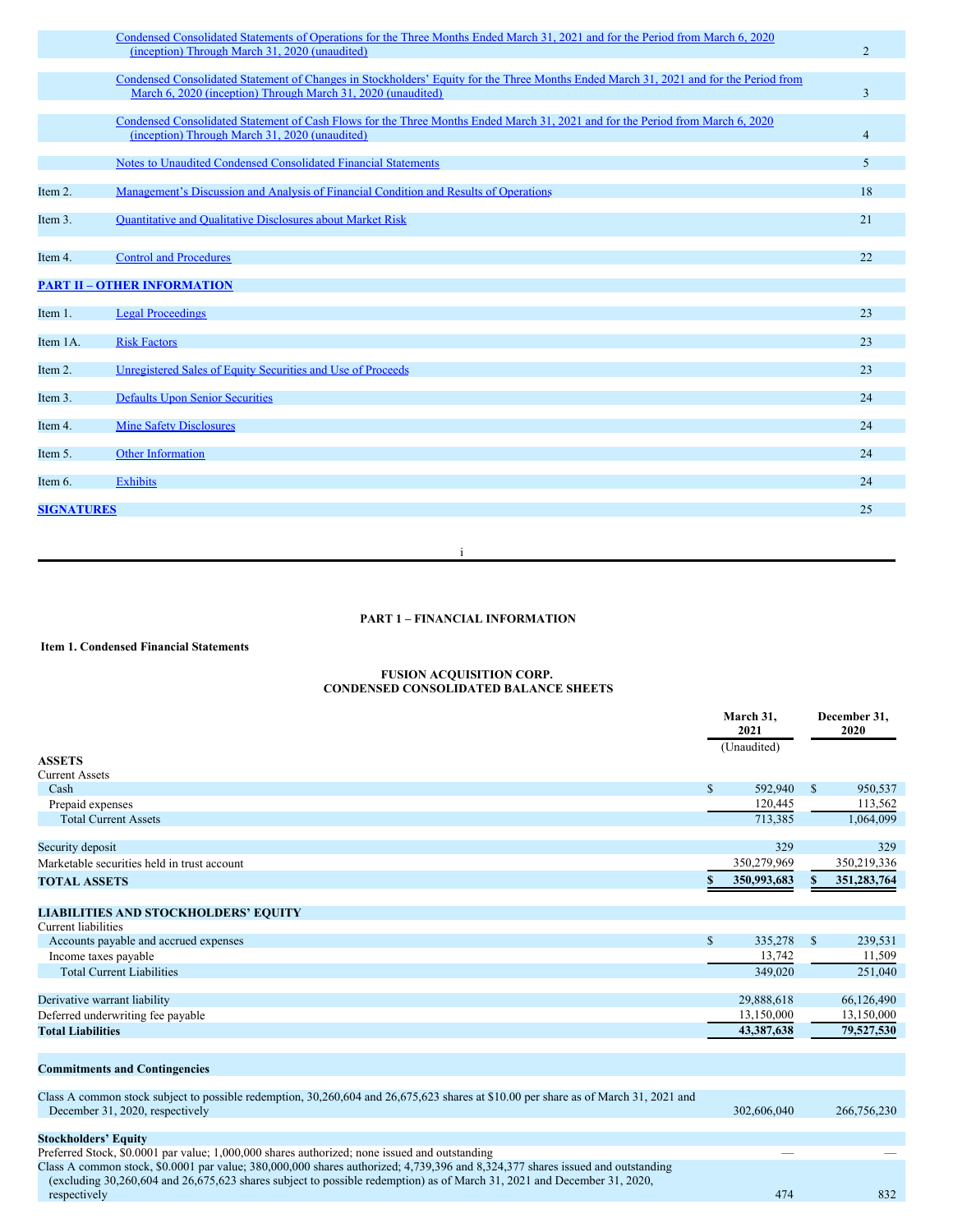Class B common stock, \$0.0001 par value; 20,000,000 shares authorized; 8,750,000 shares issued and outstanding as of March 31,

| 2021 and December 31, 2020                        | 875         | 875          |
|---------------------------------------------------|-------------|--------------|
| Additional paid-in capital                        | 8.418.024   | 44, 267, 467 |
| Accumulated deficit                               | (3.419.368) | (39.269.179) |
| <b>Total Stockholders' Equity</b>                 | 5.000.005   | 5.000.004    |
| <b>TOTAL LIABILITIES AND STOCKHOLDERS' EQUITY</b> | 350,993,683 | 351,283,764  |

The accompanying notes are an integral part of the unaudited condensed consolidated financial statements.

1

### <span id="page-2-0"></span>**FUSION ACQUISITION CORP. CONDENSED CONSOLIDATED STATEMENTS OF OPERATIONS (Unaudited)**

|                                                                                    | <b>Three Months</b><br><b>Ended</b><br>March 31,<br>2021 | For the<br><b>Period from</b><br>March 6,<br>2020<br>(Inception)<br>Through<br>March 31,<br>2020 |
|------------------------------------------------------------------------------------|----------------------------------------------------------|--------------------------------------------------------------------------------------------------|
| Formation and general and administrative expenses                                  | 446,461                                                  | 1,000<br><sup>S</sup>                                                                            |
| <b>Loss from operations</b>                                                        | (446, 461)                                               | (1,000)                                                                                          |
| Other income:                                                                      |                                                          |                                                                                                  |
| Interest earned on investments held in Trust Account                               | 60.633                                                   |                                                                                                  |
| Change in fair value of derivative warrant liabilities                             | 36,237,872                                               |                                                                                                  |
| Total other income                                                                 | 36,298,505                                               |                                                                                                  |
| Income (loss) before income taxes                                                  | 35,852,044                                               | (1,000)                                                                                          |
| Provision for income taxes                                                         | 2,233                                                    |                                                                                                  |
| Net income (loss)                                                                  | 35,849,811                                               | (1,000)                                                                                          |
| Weighted average shares outstanding of Class A redeemable common stock             | 35,000,000                                               |                                                                                                  |
| Basic and diluted income per share, Class A redeemable common stock                | 0.00                                                     |                                                                                                  |
|                                                                                    |                                                          |                                                                                                  |
| Weighted average shares outstanding of Class B non-redeemable common stock         | 8,750,000                                                | $7,625,000^{(1)}$                                                                                |
| Basic and diluted net income (loss) per share, Class B non-redeemable common stock | 4.10<br>S                                                | (0.00)<br>S                                                                                      |

The accompanying notes are an integral part of the unaudited condensed consolidated financial statements.

(1) Excluded an aggregate of up to 1,143,750 shares subject to forfeiture if the over-allotment option was not exercised in full or in part by the underwriters. On May 28, 2020, the Company effected a 1:1.25 stock split with respect to the Class B common stock,on June 24, 2020, the Company effected a 1:1.20 stock split with respect to the Class B common stock and on June 25, 2020, the Company effected a 1:1.01666 stock split with respect to the Class B common stock, resulting in the Sponsor holding an aggregate of 8,768,750 Founder Shares (see Note 5).

In connection with the underwriters' partial exercise of the over-allotment option and the forfeiture of the remaining over-allotment option, 18,750 Founder Shares were forfeited and 1,125,000 Founder Shares are no longer subject to forfeiture. As a result, at June 30, 2020, there are 8,750,000 Founder Shares outstanding.

 $\mathcal{L}$ 

### <span id="page-2-1"></span>**FUSION ACQUISITION CORP. CONDENSED CONSOLIDATED STATEMENT OF CHANGES IN STOCKHOLDERS' EQUITY (Unaudited)**

### **THREE MONTHS ENDED MARCH 31, 2021**

|                                                                           | <b>Class A</b><br>Common Stock |  | Class B<br>Common Stock |               |  | <b>Additional</b><br>Paid-in | Accumulated      | <b>Total</b><br>Stockholders' |              |
|---------------------------------------------------------------------------|--------------------------------|--|-------------------------|---------------|--|------------------------------|------------------|-------------------------------|--------------|
|                                                                           | <b>Shares</b>                  |  | Amount                  | <b>Shares</b> |  | Amount                       | Capital          | Deficit                       | Equity       |
| Balance — January 1, 2021                                                 | 8,324,377                      |  | 832                     | 8.750.000     |  | 875                          | 44,267,476<br>S. | \$ (39, 269, 179)             | 5,000,004    |
|                                                                           |                                |  |                         |               |  |                              |                  |                               |              |
| Change in value of Class A common stock subject to<br>possible redemption | (3, 584, 981)                  |  | (358)                   |               |  | _                            | (35,849,452)     | $\overline{\phantom{a}}$      | (35,849,810) |
|                                                                           |                                |  |                         |               |  |                              |                  |                               |              |
| Net income                                                                |                                |  |                         |               |  |                              |                  | 35,849,811                    | 35,849,811   |
| Balance — March 31, 2021                                                  | 4,739,396                      |  | 474                     | 8.750.000     |  | 875                          | 8,418,024        | (3, 419, 368)                 | 5,000,005    |

**FOR THE PERIOD FROM MARCH 6, 2020 (INCEPTION) THROUGH MARCH 31, 2020**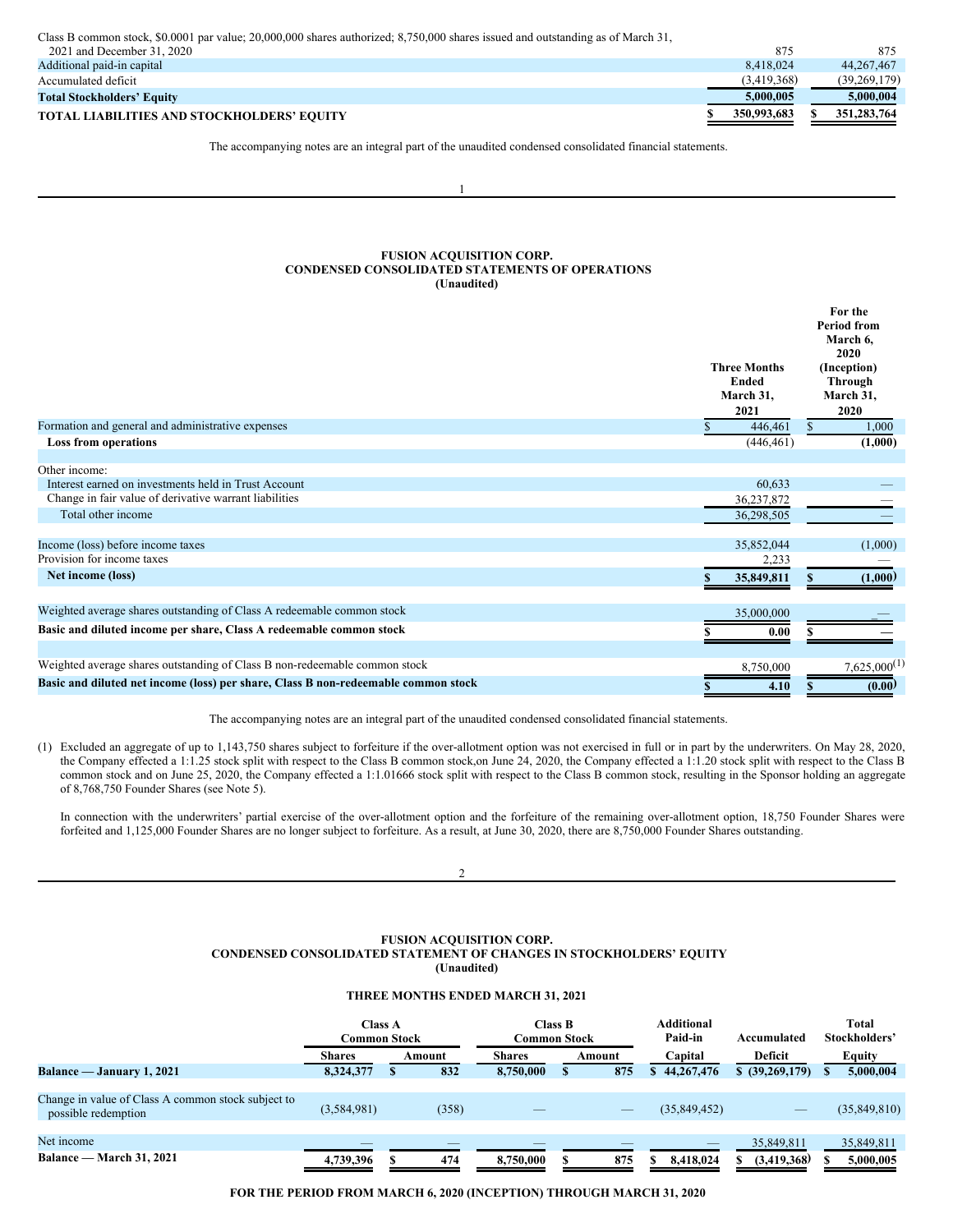|                                             | <b>Class A</b><br>Common Stock |  |                                 | <b>Class B</b><br>Common Stock |  |        |  | <b>Additional</b><br>Paid-in | Accumulated                     | Total<br>Stockholders' |         |  |
|---------------------------------------------|--------------------------------|--|---------------------------------|--------------------------------|--|--------|--|------------------------------|---------------------------------|------------------------|---------|--|
|                                             | <b>Shares</b>                  |  | Amount                          | <b>Shares</b>                  |  | Amount |  | Capital                      | Deficit                         |                        | Equity  |  |
| Balance — March 6, 2020 (inception)         |                                |  |                                 |                                |  |        |  |                              |                                 |                        |         |  |
|                                             |                                |  |                                 |                                |  |        |  |                              |                                 |                        |         |  |
| Issuance of Class B common stock to Sponsor |                                |  | $\hspace{0.1mm}-\hspace{0.1mm}$ | 8.768.750                      |  | 877    |  | 24.123                       | $\hspace{0.1mm}-\hspace{0.1mm}$ |                        | 25,000  |  |
|                                             |                                |  |                                 |                                |  |        |  |                              |                                 |                        |         |  |
| Net loss                                    | _                              |  |                                 |                                |  |        |  | _                            | (1,000)                         |                        | (1,000) |  |
| <b>Balance — March 31, 2020</b>             |                                |  |                                 | 8,768,750                      |  | 877    |  | 24,123                       | (1,000)                         |                        | 24,000  |  |

The accompanying notes are an integral part of the unaudited condensed consolidated financial statements.

3

### <span id="page-3-0"></span>**FUSION ACQUISITION CORP. CONDENSED CONSOLIDATED STATEMENT OF CASH FLOWS (Unaudited)**

|                                                                                                            |    | <b>Three Months</b><br>Ended<br>March 31,<br>2021 | For the<br><b>Period from</b><br>March 6,<br>2020<br>(Inception)<br><b>Through</b><br>March 31,<br>2020 |  |
|------------------------------------------------------------------------------------------------------------|----|---------------------------------------------------|---------------------------------------------------------------------------------------------------------|--|
| <b>Cash Flows from Operating Activities:</b>                                                               |    |                                                   |                                                                                                         |  |
| Net income (loss)                                                                                          | S. | 35,849,811                                        | (1,000)<br><sup>S</sup>                                                                                 |  |
| Adjustments to reconcile net income (loss) to net cash used in operating activities:                       |    |                                                   |                                                                                                         |  |
| Change in fair value of derivative warrant liabilities                                                     |    | (36, 237, 872)                                    |                                                                                                         |  |
| Interest earned on marketable securities held in Trust Account                                             |    | (60, 633)                                         |                                                                                                         |  |
| Changes in operating assets and liabilities:                                                               |    |                                                   |                                                                                                         |  |
| Prepaid expenses                                                                                           |    | (6,883)                                           |                                                                                                         |  |
| Accounts payable and accrued expenses                                                                      |    | 95,747                                            | 1.000                                                                                                   |  |
| Income taxes payable                                                                                       |    | 2,233                                             |                                                                                                         |  |
| Net cash used in operating activities                                                                      |    | (357,597)                                         |                                                                                                         |  |
| <b>Net Change in Cash</b>                                                                                  |    | (357,597)                                         |                                                                                                         |  |
| Cash - Beginning of the period                                                                             |    | 950,537                                           |                                                                                                         |  |
| Cash - End of the period                                                                                   | S  | 592,940                                           |                                                                                                         |  |
| <b>Non-Cash Financing Activities:</b>                                                                      |    |                                                   |                                                                                                         |  |
| Change in value of Class A common stock subject to possible redemption                                     |    | 35,849,810                                        |                                                                                                         |  |
| Deferred offering costs paid directly by Sponsor in consideration for the issuance of Class B common stock |    |                                                   | 25,000                                                                                                  |  |
| Deferred offering costs paid through promissory note – related party                                       |    |                                                   | 19,074                                                                                                  |  |
| Deferred offering costs included in accrued offering costs                                                 |    |                                                   | 30,000                                                                                                  |  |
|                                                                                                            |    |                                                   |                                                                                                         |  |

The accompanying notes are an integral part of the unaudited condensed consolidated financial statements.

 $\Delta$ 

### <span id="page-3-1"></span>**FUSION ACQUISITION CORP. NOTES TO UNAUDITED CONDENSED CONSOLIDATED FINANCIAL STATEMENTS MARCH 31, 2021**

## **NOTE 1. DESCRIPTION OF ORGANIZATION AND BUSINESS OPERATIONS**

Fusion Acquisition Corp. (the "Company") was incorporated in Delaware on March 6, 2020. The Company was formed for the purpose of entering into a merger, capital stock exchange, asset acquisition, stock purchase, reorganization or similar business combination with one or more businesses (the "Business Combination").

The Company is not limited to a particular industry or sector for purposes of consummating a Business Combination, however, the Company intends to concentrate its efforts identifying businesses in the financial services industry, with particular emphasis on businesses in the wealth, financial advice, investment, and asset management sectors or those that are providing or changing technology for traditional financial services.

The Company has one subsidiary, ML Merger Sub, Inc., a wholly-owned subsidiary of the Company incorporated in Delaware on February 9, 2021 ("Merger Sub").

As of March 31, 2021, the Company had not commenced any operations. All activity through March 31, 2021, relates to the Company's formation, the initial public offering ("Initial Public Offering"), which is described below, identifying a target company for a Business Combination, and activities in connection with the proposed acquisition of MoneyLion Inc. ("MoneyLion") (see Note 6). The Company will not generate any operating revenues until after the completion of a Business Combination, at the earliest. The Company will generate non-operating income in the form of interest income from the proceeds derived from the Initial Public Offering.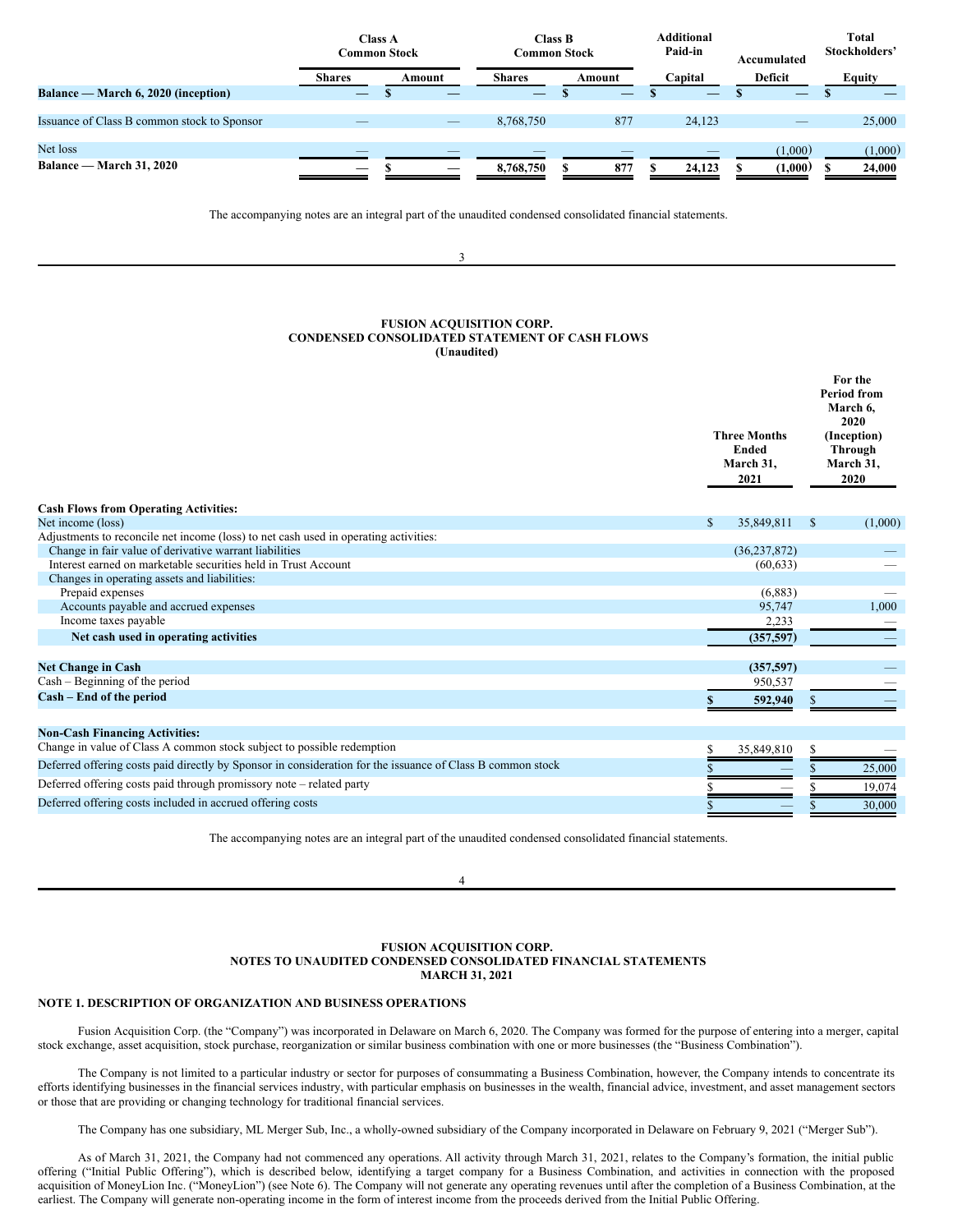The registration statement for the Company's Initial Public Offering was declared effective on June 25, 2020. On June 30, 2020, the Company consummated the Initial Public Offering of 35,000,000 units (the "Units" and, with respect to the shares of Class A common stock included in the Units sold, the "Public Shares"), which includes the partial exercise by the underwriters of their over-allotment option in the amount of 4,500,000 Units, at \$10.00 per Unit, generating gross proceeds of \$350,000,000, which is described in Note 6.

Simultaneously with the closing of the Initial Public Offering, the Company consummated the sale of 8,100,000 warrants (the "Private Placement Warrants") at a price of \$1.00 per Private Placement Warrant in a private placement to Fusion Sponsor LLC (the "Sponsor"), generating gross proceeds of \$8,100,000, which is described in Note 4. The Private Placement Warrants had an estimated fair value of \$9,166,689 as of the closing of the Initial Public Offering, resulting in a \$1,066,689 non-cash loss to the Company equal to the excess of fair value over the cash received for the Private Placement Warrants.

Transaction costs amounted to \$19,834,039, consisting of \$6,100,000 of underwriting fees, \$13,150,000 of deferred underwriting fees and \$584,039 of other offering costs.

Following the closing of the Initial Public Offering on June 30, 2020, an amount of \$350,000,000 (\$10.00 per Unit) from the net proceeds of the sale of the Units in the Initial Public Offering and the sale of the Private Placement Warrants was placed in a trust account (the "Trust Account") located in the United States and invested in U.S. government securities, within the meaning set forth in Section 2(a)(16) of the Investment Company Act, with a maturity of 185 days or less until the earlier of: (i) the completion of a Business Combination and (ii) the distribution of the funds held in the Trust Account, as described below.

The Company's management has broad discretion with respect to the specific application of the net proceeds of the Initial Public Offering and the sale of the Private Placement Warrants, although substantially all of the net proceeds are intended to be applied generally toward consummating a Business Combination. There is no assurance that the Company will be able to complete a Business Combination successfully. The Company must complete a Business Combination with one or more operating businesses or assets that together have an aggregate fair market value equal to at least 80% of the net assets held in the Trust Account (net of amounts disbursed to management for working capital purposes, if permitted, and excluding the amount of any deferred underwriting commissions) at the time of the Company's signing a definitive agreement in connection with its initial Business Combination. The Company will only complete a Business Combination if the post-transaction company owns or acquires 50% or more of the outstanding voting securities of the target or otherwise acquires an interest in the target business or assets sufficient for it not to be required to register as an investment company under the Investment Company Act.

5

### **FUSION ACQUISITION CORP. NOTES TO UNAUDITED CONDENSED CONSOLIDATED FINANCIAL STATEMENTS MARCH 31, 2021**

The Company will provide its holders of the outstanding Public Shares (the "public stockholders") with the opportunity to redeem all or a portion of their Public Shares upon the completion of a Business Combination either (i) in connection with a stockholder meeting called to approve the Business Combination or (ii) by means of a tender offer. The decision as to whether the Company will seek stockholder approval of a Business Combination or conduct a tender offer will be made by the Company. The public stockholders will be entitled to redeem their Public Shares for a pro rata portion of the amount then in the Trust Account (initially \$10.00 per Public Share, plus any pro rata interest earned on the funds held in the Trust Account and not previously released to the Company to pay its tax obligations). There will be no redemption rights upon the completion of a Business Combination with respect to the Company's warrants.

The Company will only proceed with a Business Combination if the Company has net tangible assets of at least \$5,000,001 either prior to or upon such consummation of a Business Combination and, if the Company seeks stockholder approval, a majority of the shares voted are voted in favor of the Business Combination. If a stockholder vote is not required by applicable law or stock exchange rules and the Company does not decide to hold a stockholder vote for business or other reasons, the Company will, pursuant to its Amended and Restated Certificate of Incorporation (the "Amended and Restated Certificate of Incorporation"), conduct the redemptions pursuant to the tender offer rules of the U.S. Securities and Exchange Commission ("SEC") and file tender offer documents with the SEC prior to completing a Business Combination. If, however, stockholder approval of the transaction is required by applicable law or stock exchange rules, or the Company decides to obtain stockholder approval for business or other reasons, the Company will offer to redeem shares in conjunction with a proxy solicitation pursuant to the proxy rules and not pursuant to the tender offer rules. If the Company seeks stockholder approval in connection with a Business Combination, the Sponsor has agreed to vote its Founder Shares (as defined in Note 5), and any Public Shares purchased during or after the Initial Public Offering in favor of approving a Business Combination. Additionally, each public stockholder may elect to redeem their Public Shares irrespective of whether they vote for or against the proposed transaction or do not vote at all.

Notwithstanding the above, if the Company seeks stockholder approval of a Business Combination and it does not conduct redemptions pursuant to the tender offer rules, the Amended and Restated Certificate of Incorporation provides that a public stockholder, together with any affiliate of such stockholder or any other person with whom such stockholder is acting in concert or as a "group" (as defined under Section 13 of the Securities Exchange Act of 1934, as amended (the "Exchange Act")), will be restricted from redeeming its shares with respect to more than an aggregate of 20% or more of the Public Shares, without the prior consent of the Company.

The Sponsor has agreed (a) to waive its redemption rights with respect to its Founder Shares and Public Shares held by it in connection with the completion of a Business Combination and (b) not to propose an amendment to the Amended and Restated Certificate of Incorporation (i) to modify the substance or timing of the Company's obligation to allow redemption in connection with the Company's initial Business Combination or to redeem 100% of its Public Shares if the Company does not complete a Business Combination or (ii) with respect to any other provision relating to stockholders' rights or pre-initial business combination activity, unless the Company provides the public stockholders with the opportunity to redeem their Public Shares in conjunction with any such amendment.

The Company will have until December 31, 2021 to complete a Business Combination (the "Combination Period"). If the Company is unable to complete a Business Combination within the Combination Period, the Company will (i) cease all operations except for the purpose of winding up, (ii) as promptly as reasonably possible but not more than ten business days thereafter, redeem the Public Shares, at a per-share price, payable in cash, equal to the aggregate amount then on deposit in the Trust Account including interest earned on the funds held in the Trust Account and not previously released to the Company to pay its tax obligations (less up to \$100,000 of interest to pay dissolution expenses), divided by the number of then outstanding Public Shares, which redemption will completely extinguish public stockholders' rights as stockholders (including the right to receive further liquidating distributions, if any), and (iii) as promptly as reasonably possible following such redemption, subject to the approval of the Company's remaining stockholders and the Company's board of directors, dissolve and liquidate, subject in each case to the Company's obligations under Delaware law to provide for claims of creditors and the requirements of other applicable law. There will be no redemption rights or liquidating distributions with respect to the Company's warrants, which will expire worthless if the Company fails to complete a Business Combination within the Combination Period.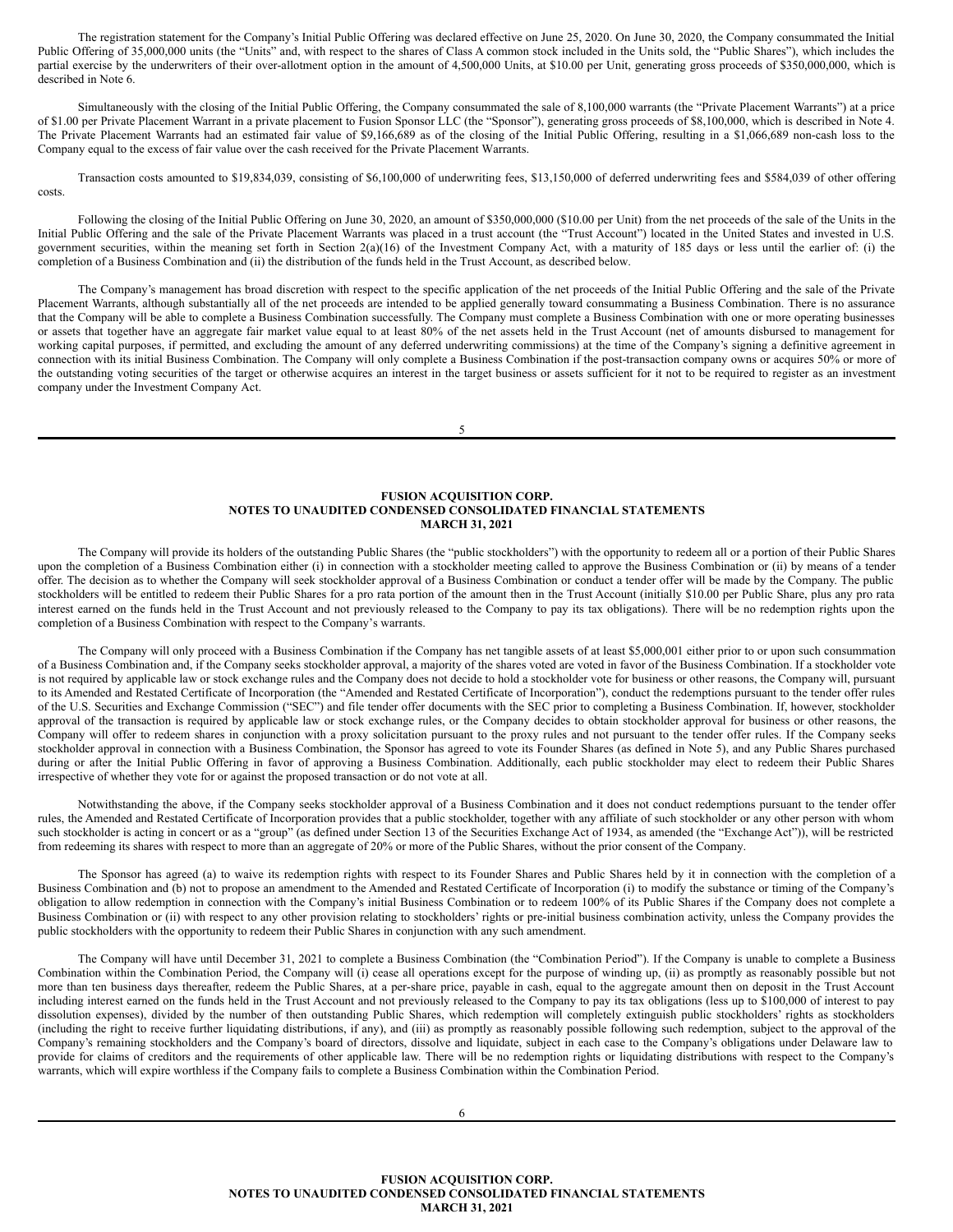The Sponsor has agreed to waive its liquidation rights with respect to the Founder Shares if the Company fails to complete a Business Combination within the Combination Period. However, if the Sponsor acquires Public Shares in or after the Initial Public Offering, such Public Shares will be entitled to liquidating distributions from the Trust Account if the Company fails to complete a Business Combination within the Combination Period. The underwriters have agreed to waive their rights to their deferred underwriting commission (see Note 6) held in the Trust Account in the event the Company does not complete a Business Combination within the Combination Period and, in such event, such amounts will be included with the other funds held in the Trust Account that will be available to fund the redemption of the Public Shares. In the event of such distribution, it is possible that the per share value of the assets remaining available for distribution will be less than the Initial Public Offering price per Unit (\$10.00).

In order to protect the amounts held in the Trust Account, the Sponsor has agreed to be liable to the Company if and to the extent any claims by a third party for services rendered or products sold to the Company, or a prospective target business with which the Company has discussed entering into a transaction agreement, reduce the amount of funds in the Trust Account to below the lesser of (1) \$10.00 per Public Share and (2) the actual amount per Public Share held in the Trust Account as of the date of the liquidation of the Trust Account due to reductions in the value of the trust assets, less taxes payable, provided that such liability will not apply to claims by a third party or prospective target business who executed a waiver of any and all rights to the monies held in the Trust Account nor will it apply to any claims under the Company's indemnity of the underwriters of the Initial Public Offering against certain liabilities, including liabilities under the Securities Act of 1933, as amended (the "Securities Act"). Moreover, in the event that an executed waiver is deemed to be unenforceable against a third party, the Sponsor will not be responsible to the extent of any liability for such third-party claims. The Company will seek to reduce the possibility that the Sponsor will have to indemnify the Trust Account due to claims of creditors by endeavoring to have all vendors, service providers (except the Company's independent registered public accounting firm), prospective target businesses and other entities with which the Company does business, execute agreements with the Company waiving any right, title, interest or claim of any kind in or to monies held in the Trust Account.

#### *Going Concern*

In connection with the Company's assessment of going concern considerations in accordance with FASB's Accounting Standards Update ("ASU") 2014-15, "Disclosures of Uncertainties about an Entity's Ability to Continue as a Going Concern," management has determined that if the Company is unable to raise additional funds to alleviate liquidity needs as well as complete a Business Combination by December 31, 2021, then the Company will cease all operations except for the purpose of liquidating. The liquidity condition and date for mandatory liquidation and subsequent dissolution raise substantial doubt about the Company's ability to continue as a going concern. No adjustments have been made to the carrying amounts of assets or liabilities should the Company be required to liquidate after December 31, 2021.

### **NOTE 2. SUMMARY OF SIGNIFICANT ACCOUNTING POLICIES**

### **Basis of Presentation**

The accompanying unaudited condensed consolidated financial statements have been prepared in accordance with accounting principles generally accepted in the United States of America ("GAAP") for interim financial information and in accordance with the instructions to Form 10-Q and Article 8 of Regulation S-X of the SEC. Certain information or footnote disclosures normally included in financial statements prepared in accordance with GAAP have been condensed or omitted, pursuant to the rules and regulations of the SEC for interim financial reporting. Accordingly, they do not include all the information and footnotes necessary for a complete presentation of financial position, results of operations, or cash flows. In the opinion of management, the accompanying unaudited condensed consolidated financial statements include all adjustments, consisting of a normal recurring nature, which are necessary for a fair presentation of the financial position, operating results and cash flows for the periods presented.

The accompanying unaudited condensed consolidated financial statements should be read in conjunction with the Company's Annual Report on Form 10-K/A as filed with the SEC on May 6, 2021. The interim results for the three months ended March 31, 2021 are not necessarily indicative of the results to be expected for the year ending December 31, 2021 or for any future periods.

# **Principles of Consolidation**

The accompanying condensed consolidated financial statements include the accounts of the Company and its wholly-owned subsidiary. All significant intercompany balances and transactions have been eliminated in consolidation.

#### 7

### **FUSION ACQUISITION CORP. NOTES TO UNAUDITED CONDENSED CONSOLIDATED FINANCIAL STATEMENTS MARCH 31, 2021**

#### **Emerging Growth Company**

The Company is an "emerging growth company," as defined in Section 2(a) of the Securities Act, as modified by the Jumpstart Our Business Startups Act of 2012 (the "JOBS Act"), and it may take advantage of certain exemptions from various reporting requirements that are applicable to other public companies that are not emerging growth companies including, but not limited to, not being required to comply with the independent registered public accounting firm attestation requirements of Section 404 of the Sarbanes-Oxley Act, reduced disclosure obligations regarding executive compensation in its periodic reports and proxy statements, and exemptions from the requirements of holding a nonbinding advisory vote on executive compensation and stockholder approval of any golden parachute payments not previously approved.

Further, Section 102(b)(1) of the JOBS Act exempts emerging growth companies from being required to comply with new or revised financial accounting standards until private companies (that is, those that have not had a Securities Act registration statement declared effective or do not have a class of securities registered under the Exchange Act) are required to comply with the new or revised financial accounting standards. The JOBS Act provides that a company can elect to opt out of the extended transition period and comply with the requirements that apply to non-emerging growth companies but any such election to opt out is irrevocable. The Company has elected not to opt out of such extended transition period which means that when a standard is issued or revised and it has different application dates for public or private companies, the Company, as an emerging growth company, can adopt the new or revised standard at the time private companies adopt the new or revised standard. This may make comparison of the Company's financial statement with another public company which is neither an emerging growth company nor an emerging growth company which has opted out of using the extended transition period difficult or impossible because of the potential differences in accounting standards used.

### **Use of Estimates**

The preparation of condensed consolidated financial statements in conformity with GAAP requires the Company's management to make estimates and assumptions that affect the reported amounts of assets and liabilities and disclosure of contingent assets and liabilities at the date of the financial statements and the reported amounts of revenues and expenses during the reporting periods.

Making estimates requires management to exercise significant judgment. It is at least reasonably possible that the estimate of the effect of a condition, situation or set of circumstances that existed at the date of the condensed consolidated financial statements, which management considered in formulating its estimate, could change in the near term due to one or more future confirming events. One of the more significant accounting estimates included in these financial statements is the determination of the fair value of the warrant liability. Accordingly, the actual results could differ significantly from those estimates.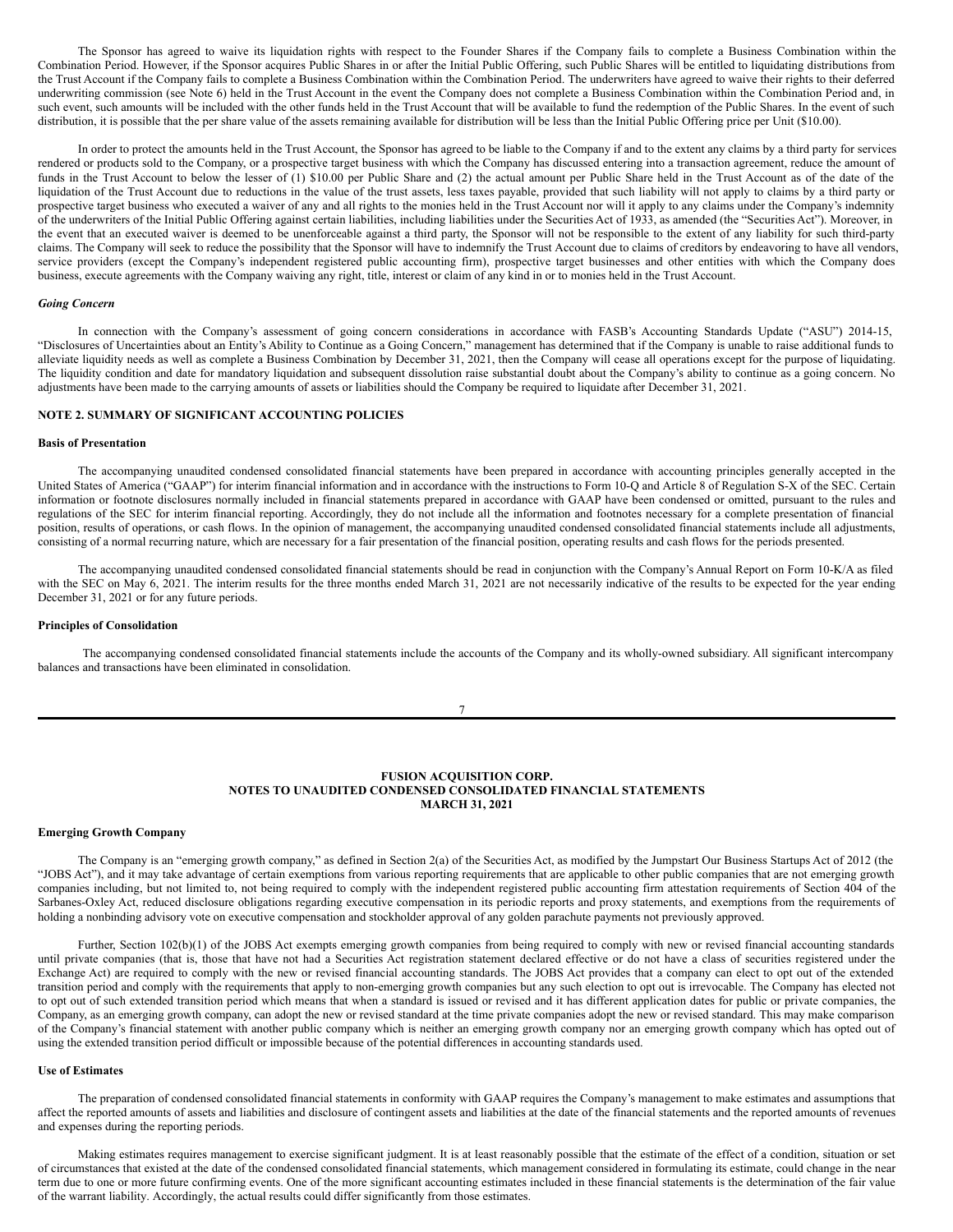#### **Class A Common Stock Subject to Possible Redemption**

The Company accounts for its Class A common stock subject to possible redemption in accordance with the guidance in Accounting Standards Codification ("ASC") Topic 480 "Distinguishing Liabilities from Equity." Shares of Class A common stock subject to mandatory redemption is classified as a liability instrument and is measured at fair value. Conditionally redeemable common stock (including common stock that features redemption rights that is either within the control of the holder or subject to redemption upon the occurrence of uncertain events not solely within the Company's control) is classified as temporary equity. At all other times, common stock is classified as stockholders' equity. The Company's Class A common stock features certain redemption rights that are considered to be outside of the Company's control and subject to occurrence of uncertain future events. Accordingly, the 30,262,604 and 26,675,623 shares of Class A common stock subject to possible redemption at March 31, 2021 and December 31, 2020, respectively, are presented as temporary equity, outside of the stockholders' equity section of the Company's balance sheet.

### **FUSION ACQUISITION CORP. NOTES TO UNAUDITED CONDENSED CONSOLIDATED FINANCIAL STATEMENTS MARCH 31, 2021**

### **Warrant Liability**

The Company accounts for its outstanding Public Warrants and Private Placement Warrants (collectively, the "Warrants") in accordance with the guidance contained in Accounting Standards Codification 815-40, "Derivatives and Hedging — Contracts on an Entity's Own Equity" ("ASC 815-40") and determined that the Warrants do not meet the criteria for equity treatment thereunder. As such, each Warrant must be recorded as a liability and is subject to re-measurement at each balance sheet date and any change in fair value is recognized in the Company's statements of operations.

For issued or modified warrants that meet all of the criteria for equity classification, the warrants are required to be recorded as a component of additional paid-in capital at the time of issuance. For issued or modified warrants that do not meet all the criteria for equity classification, the warrants are required to be recorded at their initial fair value on the date of issuance, and each balance sheet date thereafter. Changes in the estimated fair value of the warrants are recognized as a non-cash gain or loss on the statements of operations. The fair value of the Private Placement Warrants was estimated using a Black-Scholes Option Pricing Model. The Public Warrants were valued using the instrument's publicly listed trading price.

### **Income Taxes**

The Company follows the asset and liability method of accounting for income taxes under ASC 740, "Income Taxes." Deferred tax assets and liabilities are recognized for the estimated future tax consequences attributable to differences between the financial statements carrying amounts of existing assets and liabilities and their respective tax bases. Deferred tax assets and liabilities are measured using enacted tax rates expected to apply to taxable income in the years in which those temporary differences are expected to be recovered or settled. The effect on deferred tax assets and liabilities of a change in tax rates is recognized in income in the period that included the enactment date. Valuation allowances are established, when necessary, to reduce deferred tax assets to the amount expected to be realized. As of March 31, 2021 and December 31, 2020, the Company had a deferred tax asset of approximately \$83,000 and \$95,000, respectively, which had a full valuation allowance recorded against it.

The Company's currently taxable income primarily consists of interest income on the Trust Account. The Company's general and administrative costs are generally considered start-up costs and are not currently deductible. During the three months ended March 31, 2021, the Company recorded income tax expense of approximately \$2,000, primarily related to interest income earned on the Trust Account. The Company's effective tax rate for the three months ended March 31, 2021, was approximately 0.0%, which differs from the expected income tax rate due to the start-up costs (discussed above) which are not currently deductible and to permanent difference related to the change in the fair value of the derivative warrant liabilities. The provision for income taxes was deemed to be de minimis for the three months ended March 31, 2021 and for the period from March 6, 2020 (inception) through March 31, 2020.

ASC 740 prescribes a recognition threshold and a measurement attribute for the financial statement recognition and measurement of tax positions taken or expected to be taken in a tax return. For those benefits to be recognized, a tax position must be more likely than not to be sustained upon examination by taxing authorities. The Company recognizes accrued interest and penalties related to unrecognized tax benefits as income tax expense. There were no unrecognized tax benefits and no amounts accrued for interest and penalties as of March 31, 2021 and December 31, 2020. The Company is currently not aware of any issues under review that could result in significant payments, accruals or material deviation from its position. The Company is subject to income tax examinations by major taxing authorities since inception.

#### **Net Income (Loss) per Common Share**

Net income (loss) per share is computed by dividing net income (loss) by the weighted average number of shares of common stock outstanding during the period. The Company has not considered the effect of warrants sold in the Initial Public Offering and private placement to purchase 25,600,000 shares of common stock in the calculation of diluted income (loss) per share, since the exercise of the warrants are contingent upon the occurrence of future events and the inclusion of such warrants would be anti-dilutive under the treasury stock method. As a result, diluted income (loss) per share is the same as basic income (loss) per share for the periods presented.

The Company's statement of operations includes a presentation of income (loss) per share for common shares subject to possible redemption in a manner similar to the two-class method of income (loss) per share. Net income per common share, basic and diluted, for Class A redeemable common stock is calculated by dividing the interest income earned on the Trust Account net of applicable franchise and income taxes, by the weighted average number of shares of Class A redeemable common stock outstanding since original issuance. Net income (loss) per share, basic and diluted, for Class B non-redeemable common stock is calculated by dividing the net income (loss), adjusted for net income (loss) attributable to Class A redeemable common stock, by the weighted average number of shares of Class B non-redeemable common stock outstanding for the period. Class B non-redeemable common stock includes the Founder Shares as these shares do not have any redemption features and do not participate in the income earned on the Trust Account.

### **FUSION ACQUISITION CORP. NOTES TO UNAUDITED CONDENSED CONSOLIDATED FINANCIAL STATEMENTS MARCH 31, 2021**

The following table reflects the calculation of basic and diluted net income (loss) per common share (in dollars, except per share amounts):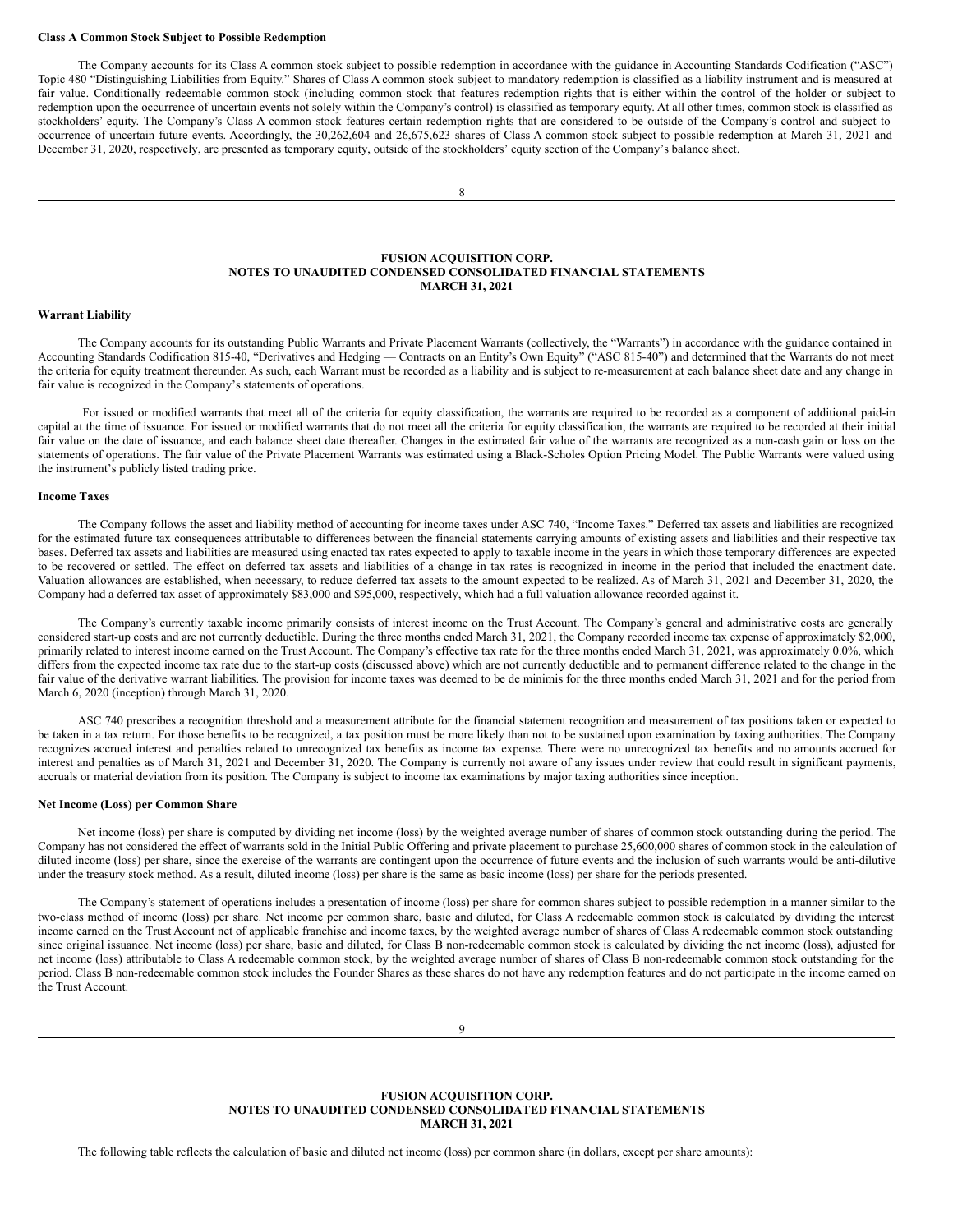|                                                                                                     |              | <b>Three Months</b><br>Ended<br>March 31, |               | For the<br><b>Period from</b><br>March 6,<br>2020<br>(Inception)<br>Through<br>March 31, |
|-----------------------------------------------------------------------------------------------------|--------------|-------------------------------------------|---------------|------------------------------------------------------------------------------------------|
|                                                                                                     |              | 2021                                      |               | 2020                                                                                     |
| Redeemable Class A Common Stock<br>Numerator: Earnings allocable to Redeemable Class A Common Stock |              |                                           |               |                                                                                          |
| <b>Interest Income</b>                                                                              | $\mathbb{S}$ | 60,633                                    | <sup>\$</sup> |                                                                                          |
| Income and Franchise Tax                                                                            |              | (52, 233)                                 |               |                                                                                          |
| Net Earnings                                                                                        | \$.          | 8,400                                     | <sup>\$</sup> |                                                                                          |
| Denominator: Weighted Average Redeemable Class A Common Stock                                       |              |                                           |               |                                                                                          |
| Redeemable Class A Common Stock, Basic and Diluted                                                  |              | 35,000,000                                |               |                                                                                          |
| Earnings/Basic and Diluted Redeemable Class A Common Stock                                          | S            | 0.00                                      | -S            |                                                                                          |
| Non-Redeemable Class B Common Stock                                                                 |              |                                           |               |                                                                                          |
| Numerator: Net Income (Loss) minus Redeemable Net Earnings                                          |              |                                           |               |                                                                                          |
| Net Income (Loss)                                                                                   | S.           | 35,849,811                                | \$            | (1,000)                                                                                  |
| <b>Redeemable Net Earnings</b>                                                                      |              | (8,400)                                   |               |                                                                                          |
| Non-Redeemable Net Income (Loss)                                                                    | S.           | 35,841,411                                | S             | (1,000)                                                                                  |
| Denominator: Weighted Average Non-Redeemable Class B Common Stock                                   |              |                                           |               |                                                                                          |
| Non-Redeemable Class B Common Stock, Basic and Diluted                                              |              | 8,750,000                                 |               | 7,625,000                                                                                |
| Income (Loss)/Basic and Diluted Non-Redeemable Class B Common Stock                                 | S            | 4.10                                      | <sup>\$</sup> |                                                                                          |

#### **Concentration of Credit Risk**

Financial instruments that potentially subject the Company to concentrations of credit risk consist of a cash account in a financial institution, which, at times, may exceed the Federal Depository Insurance Corporation coverage limit of \$250,000. The Company has not experienced losses on this account and management believes the Company is not exposed to significant risks on such account.

### **Fair Value of Financial Instruments**

The fair value of the Company's assets and liabilities, which qualify as financial instruments under ASC 820, "Fair Value Measurement," approximates the carrying amounts represented in the accompanying condensed consolidated balance sheets, primarily due to their short-term nature, except for the derivative warrant liabilities (see Note 9).

#### **Recent Accounting Standards**

In August 2020, the Financial Accounting Standards Board ("FASB") issued ASU 2020-06, Debt — Debt with Conversion and Other Options (Subtopic 470-20) and Derivatives and Hedging — Contracts in Entity's Own Equity (Subtopic 815-40) ("ASU 2020-06") to simplify accounting for certain financial instruments. ASU 2020-06 eliminates the current models that require separation of beneficial conversion and cash conversion features from convertible instruments and simplifies the derivative scope exception guidance pertaining to equity classification of contracts in an entity's own equity. The new standard also introduces additional disclosures for convertible debt and freestanding instruments that are indexed to and settled in an entity's own equity. ASU 2020-06 amends the diluted earnings per share guidance, including the requirement to use the if-converted method for all convertible instruments. ASU 2020-06 is effective January 1, 2022 and should be applied on a full or modified retrospective basis, with early adoption permitted beginning on January 1, 2021. The Company adopted ASU 2020-06 as of January 1, 2021 and the adoption did not have an impact on its financial position, results of operations or cash flows.

Management does not believe that any other recently issued, but not yet effective, accounting standards, if currently adopted, would have a material effect on the Company's condensed consolidated financial statements.

### **FUSION ACQUISITION CORP. NOTES TO UNAUDITED CONDENSED CONSOLIDATED FINANCIAL STATEMENTS MARCH 31, 2021**

#### **NOTE 3. INITIAL PUBLIC OFFERING**

Pursuant to the Initial Public Offering, the Company sold 35,000,000 Units at a price of \$10.00 per Unit, which includes the partial exercise by the underwriters of their over-allotment option in the amount of 4,500,000 Units. Each Unit consists of one share of Class A common stock and one-half of one warrant ("Public Warrant"). Each whole Public Warrant entitles the holder to purchase one share of Class A common stock at a price of \$11.50 per share, subject to adjustment (see Note 7).

### **NOTE 4. PRIVATE PLACEMENT**

Simultaneously with the closing of the Initial Public Offering, the Sponsor purchased an aggregate of 8,100,000 Private Placement Warrants, at a price of \$1.00 per warrant, for an aggregate purchase price of \$8,100,000. Each Private Placement Warrant is exercisable to purchase one share of Class A common stock at an exercise price of \$11.50 per share, subject to adjustment (see Note 8). A portion of the proceeds from the Private Placement Warrants were added to the proceeds from the Initial Public Offering held in the Trust Account. If the Company does not complete a Business Combination within the Combination Period, the proceeds from the sale of the Private Placement Warrants held in the Trust Account will be used to fund the redemption of the Public Shares (subject to the requirements of applicable law), and the Private Placement Warrants will expire worthless.

### **NOTE 5. RELATED PARTY TRANSACTIONS**

### **Founder Shares**

In March 2020, the Sponsor paid \$25,000 to cover certain offering costs of the Company in consideration of 5,750,000 shares of the Company's Class B common stock (the "Founder Shares"). On May 28, 2020, the Company effected a 1:1.25 stock split with respect to the Class B common stock, on June 24, 2020, the Company effected a 1:1.20 stock split with respect to the Class B common stock and on June 25, 2020, the Company effected a 1:1.01666 stock split with respect to the Class B common stock,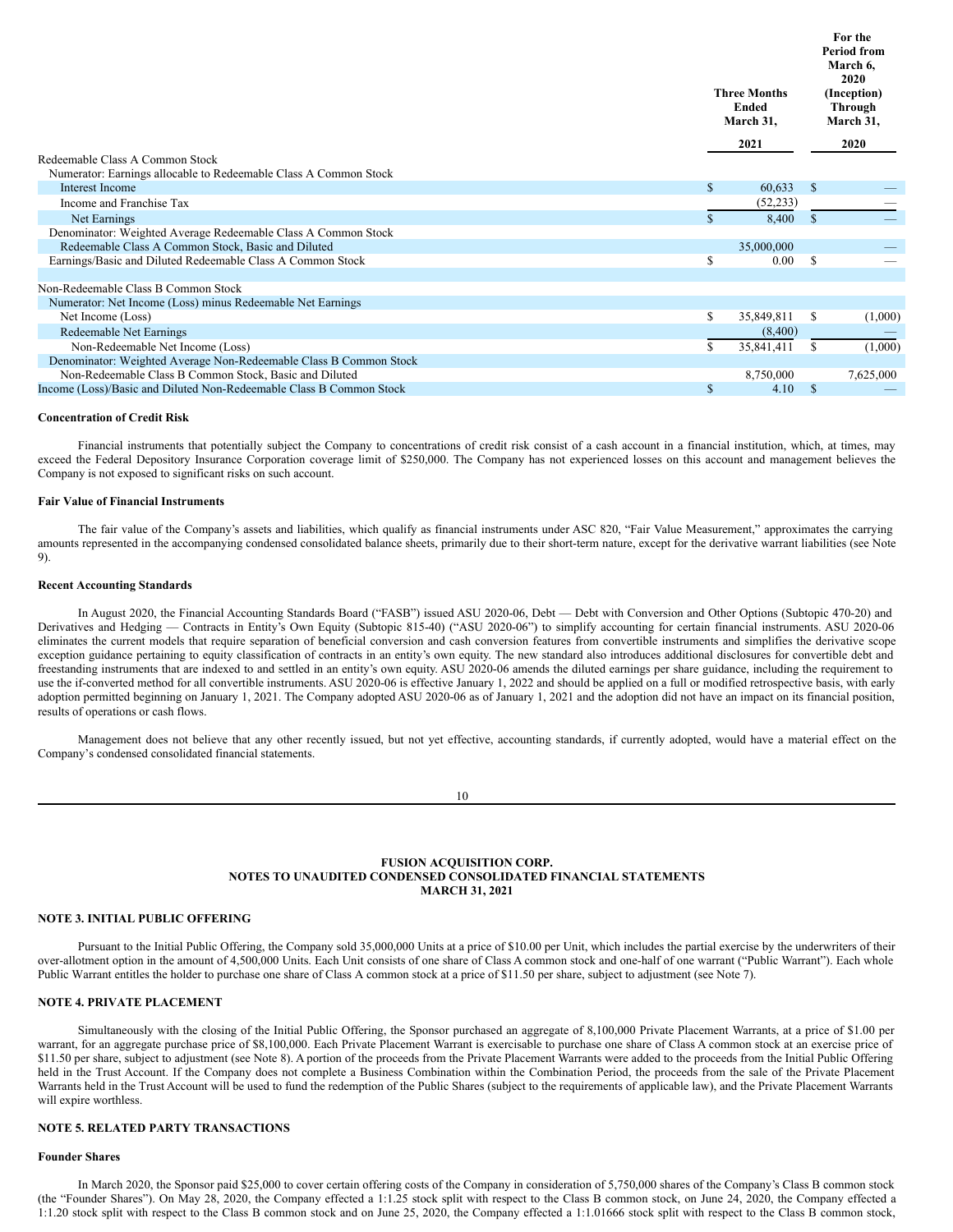resulting in the Sponsor holding an aggregate of 8,768,750 Founder Shares. All share and per-share amounts have been retroactively restated to reflect the stock splits. The Founder Shares included an aggregate of up to 1,143,750 shares subject to forfeiture by the Sponsor to the extent that the underwriters' over-allotment was not exercised in full or in part, so that the number of Founder Shares would collectively represent approximately 20% of the Company's issued and outstanding shares after the Initial Public Offering. In connection with the underwriters' partial exercise of the over-allotment option and the forfeiture of the remaining over-allotment option, 18,750 Founder Shares were forfeited and 1,125,000 Founder Shares are no longer subject to forfeiture. As a result, there are 8,750,000 Founder Shares outstanding as of March 31, 2021 and December 31, 2020.

The Sponsor has agreed, subject to certain limited exceptions, not to transfer, assign or sell any of the Founder Shares until the earlier of (A) one year after the completion of a Business Combination and (B) subsequent to a Business Combination, (x) if the last reported sale price of the Class A common stock equals or exceeds \$12.00 per share (as adjusted for stock splits, stock reorganizations, recapitalizations and the like) for any 20 trading days within any 30-trading day period commencing at least 150 days after a Business Combination, or (y) the date on which the Company completes a liquidation, merger, stock exchange, reorganization or other similar transaction that results in all of the Company's stockholders having the right to exchange their shares of Class A common stock for cash, securities or other property.

Subsequently, in connection with the execution of the Merger Agreement, the Sponsor entered into a support agreement (the "Sponsor Support Agreement") with the Company, MoneyLion and the Company's directors and officers (the "Insiders"), pursuant to which the Sponsor agreed, among other things, to vote all shares of Subject Securities (as defined in the Sponsor Support Agreement), and take certain other actions in support of the Business Combination. In addition, the Company, the Sponsor and the Insiders agreed to amend that certain letter agreement, dated as of June 25, 2020, so that the Lock-Up Period (as defined in the Sponsor Support Agreement) applicable to the Subject Securities (other than any Private Placement Warrants (as defined in the Merger Agreement)) held by the Sponsor will end on the earlier of (a) 180 days after the effective date of the Merger Agreement (the "Effective Date") and (b) the date on which the closing price of the shares of Class A common stock of New MoneyLion is equal to or greater than \$12.00 per share (as adjusted for stock splits, stock dividends, reorganizations, recapitalizations and the like) for any 20 trading days within any 30-trading day period; provided that, for purposes of this clause (b), the measurement period for determining the closing price of the share of Class A common stock of New MoneyLion shall commence no earlier than 60 days following the Effective Date.

#### **Administrative Support Agreement**

The Company entered into an agreement, commencing on June 25, 2020 through the earlier of the Company's consummation of a Business Combination and its liquidation, to pay the Sponsor \$10,000 per month for office space, secretarial, and administrative services. For the three months ended March 31, 2021 and for the period from March 6, 2020 (inception) through March 31, 2020, the Company incurred \$30,000 and \$-0-, respectively, in fees for these services. At March 31, 2021 and December 31, 2020, there was \$90,000 and \$60,000 of such fees included in accounts payable and accrued expenses in the accompanying condensed consolidated balance sheets, respectively.

11

### **FUSION ACQUISITION CORP. NOTES TO UNAUDITED CONDENSED CONSOLIDATED FINANCIAL STATEMENTS MARCH 31, 2021**

#### **Management Fee**

On July 7, 2020, the Company's board of directors approved payments of \$15,000 per month to the Company's Chief Financial Officer for services rendered to the Company commencing on June 25, 2020 and continuing through the earlier of consummation of a Business Combination or the Company's liquidation. For the three months ended March 31, 2021 and for the period from March 6, 2020 (inception) through March 31, 2020, the Company incurred and paid \$45,000 and \$90,000 in fees for these services, respectively.

#### **Promissory Note — Related Party**

On March 10, 2020, the Sponsor issued an unsecured promissory note to the Company (the "Promissory Note"), pursuant to which the Company may borrow up to an aggregate principal amount of \$200,000. The Promissory Note was non-interest bearing and payable on the earlier of December 31, 2020 or the consummation of the Initial Public Offering. The outstanding balance under the Promissory Note of \$186,165 was repaid on June 30, 2020.

### **Related Party Loans**

In addition, in order to finance transaction costs in connection with a Business Combination, the Sponsor, an affiliate of the Sponsor, or certain of the Company's officers and directors or their affiliates may, but are not obligated to, loan the Company funds as may be required ("Working Capital Loans"). If the Company completes a Business Combination, the Company would repay the Working Capital Loans out of the proceeds of the Trust Account released to the Company. Otherwise, the Working Capital Loans would be repaid only out of funds held outside the Trust Account. In the event that a Business Combination does not close, the Company may use a portion of proceeds held outside the Trust Account to repay the Working Capital Loans but no proceeds held in the Trust Account would be used to repay the Working Capital Loans. The Working Capital Loans would either be repaid upon consummation of a Business Combination, without interest, or, at the lender's discretion, up to \$1,500,000 of such Working Capital Loans may be convertible into warrants of the post Business Combination entity. The warrants would be identical to the Private Placement Warrants. Except for the foregoing, the terms of such Working Capital Loans, if any, have not been determined and no written agreements exist with respect to such loans. As of March 31, 2021 and December 31, 2020, no Working Capital Loans were outstanding.

### **NOTE 6. COMMITMENTS**

### **Risks and Uncertainties**

Management continues to evaluate the impact of the COVID-19 pandemic and has concluded that while it is reasonably possible that the virus could have a negative effect on the Company's financial position, results of its operations and/or search for a target company, the specific impact is not readily determinable as of the date of these condensed consolidated financial statements. The condensed consolidated financial statements do not include any adjustments that might result from the outcome of this uncertainty.

### **Registration Rights**

Pursuant to a registration rights agreement entered into on June 25, 2020, the holders of the Founder Shares, Private Placement Warrants, and warrants that may be issued upon conversion of Working Capital Loans (and any shares of Class A common stock issuable upon the exercise of the Private Placement Warrants or warrants issued upon conversion of the Working Capital Loans and upon conversion of the Founder Shares) will be entitled to registration rights requiring the Company to register such securities for resale (in the case of the Founder Shares, only after conversion to shares of Class A common stock). The holders of these securities will be entitled to make up to three demands, excluding short form registration demands, that the Company register such securities. In addition, the holders will have certain "piggy-back" registration rights with respect to registration statements filed subsequent to the completion of a Business Combination. The Company will bear the expenses incurred in connection with the filing of any such registration statements.

#### **Underwriting Agreement**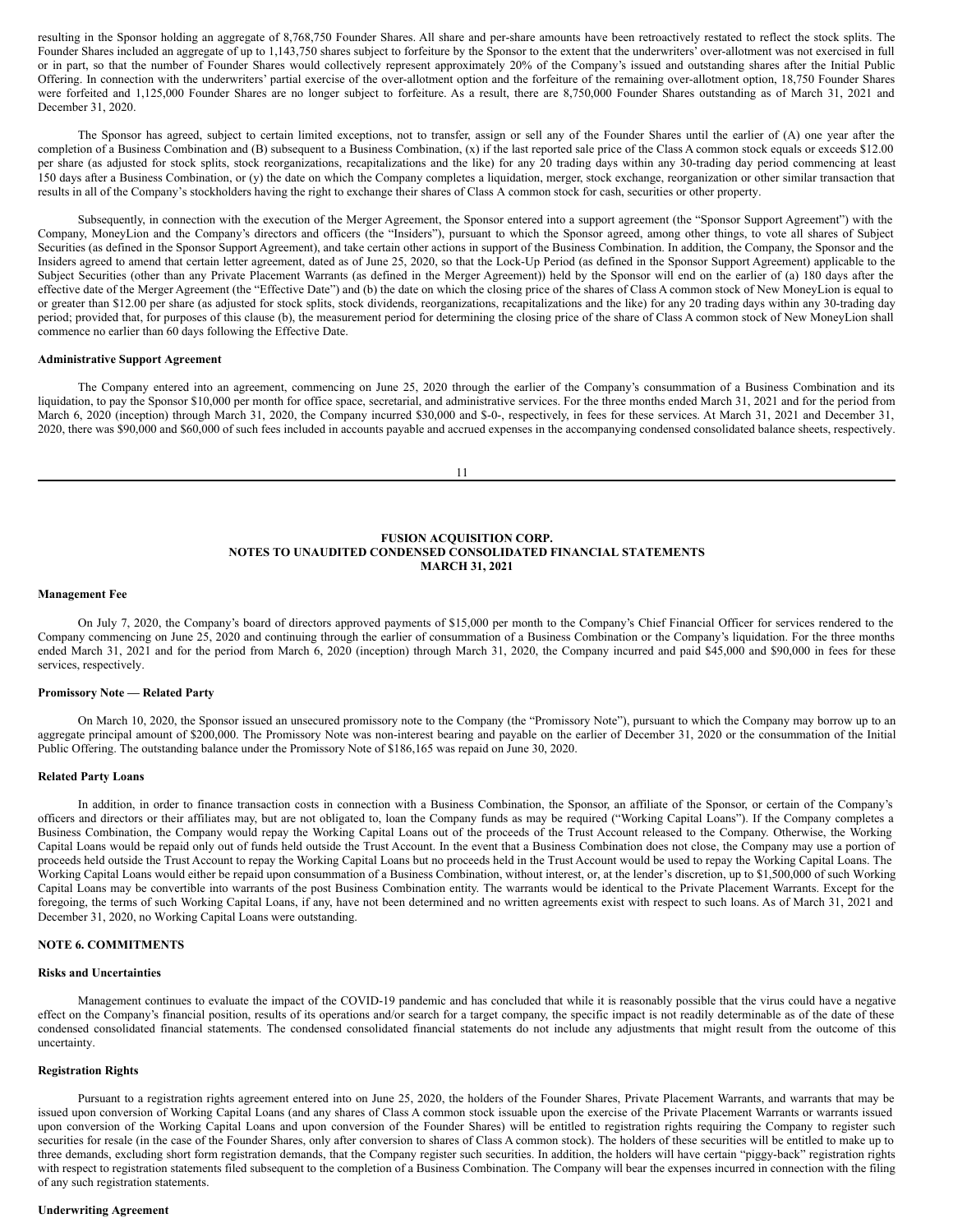The Company granted the underwriters a 45-day option from the date of the Initial Public Offering to purchase up to 4,575,000 additional Units to cover overallotments, if any, at the Initial Public Offering price less the underwriting discounts and commissions. In connection with the closing of the Initial Public Offering on June 30, 2020, the underwriters partially exercised their over-allotment option to purchase an additional 4,500,000 Units at \$10.00 per Unit and forfeited the option to exercise the remaining 75,000 Units.

The underwriters were paid a cash underwriting discount of \$0.20 per Unit, or \$6,100,000 in the aggregate. In addition, the underwriters are entitled to a deferred fee of (i) 3.5% of the gross proceeds of the initial 30,500,000 Units sold in the Initial Public Offering, or \$10,675,000, and (ii) 5.5% of the gross proceeds from the Units sold pursuant to the over-allotment option, or \$2,475,000. Up to 10% of the deferred commission relating to the base offering may be paid at the sole discretion of the Company to third parties not participating in the Initial Public Offering (but who are members of FINRA) that assist the Company in consummating the Business Combination. The deferred fee will be forfeited by the underwriters solely in the event that the Company fails to complete a Business Combination, subject to the terms of the underwriting agreement.

 $12$ 

#### **FUSION ACQUISITION CORP. NOTES TO UNAUDITED CONDENSED CONSOLIDATED FINANCIAL STATEMENTS MARCH 31, 2021**

#### **Business Combination Agreement**

On February 11, 2021, the Company entered into an agreement and plan of merger (the "Merger Agreement"), by and among the Company, Merger Sub and MoneyLion, which provides for Merger Sub to merge with and into MoneyLion with MoneyLion surviving the merger as a wholly owned subsidiary of the Company (the "Business Combination"). In addition, in connection with the consummation of the Business Combination, the Company will be renamed as determined by MoneyLion and is referred to herein as "New MoneyLion" as of the time following such change of name.

Under the Merger Agreement, the Company has agreed to acquire all of the outstanding shares of common stock of MoneyLion for \$2,200,000,000 in aggregate consideration. MoneyLion stockholders will receive shares of Class A common stock of New MoneyLion (valued at \$10.00 per share), and, if elected by MoneyLion, cash consideration up to the lower of (A) the amount (which may be zero) by which the Parent Closing Cash (as defined in the Merger Agreement) exceeds \$260,000,000 and (B) \$100,000,000, together with a contingent right to receive a pro rata portion of up to 17,500,000 shares of Class A common stock of New MoneyLion (the "Earn Out Shares").

The Merger Agreement contains customary representations, warranties and covenants by the parties thereto and the closing is subject to certain conditions as further described in the Merger Agreement.

### **NOTE 7. STOCKHOLDERS' EQUITY**

Preferred Stock — The Company is authorized to issue 1,000,000 shares of preferred stock with a par value of \$0.0001 per share with such designation, rights and preferences as may be determined from time to time by the Company's board of directors. At March 31, 2021 and December 31, 2020, there were no shares of preferred stock issued or outstanding.

**Class A Common Stock —** The Company is authorized to issue 380,000,000 shares of Class A common stock with a par value of \$0.0001 per share. Holders of Class A common stock are entitled to one vote for each share. At March 31, 2021 and December 31, 2020, there were 4,739,396 and 8,324,377 shares of Class A common stock issued or outstanding, excluding 30,260,604 and 26,675,623 shares of common stock subject to possible redemption, respectively.

**Class B Common Stock —**The Company is authorized to issue 20,000,000 shares of Class B common stock with a par value of \$0.0001 per share. At March 31, 2021 and December 31, 2020, there were 8,750,000 shares of Class B common stock issued and outstanding.

Holders of Class A common stock and Class B common stock will vote together as a single class on all matters submitted to a vote of stockholders except as required by law.

The shares of Class B common stock will automatically convert into shares of Class A common stock at the time of a Business Combination on a one-for-one basis, subject to adjustment. In the case that additional shares of Class A common stock or equity-linked securities are issued or deemed issued in connection with a Business Combination, the number of shares of Class A common stock issuable upon conversion of all Founder Shares will equal, in the aggregate, on an as-converted basis, 20% of the total number of shares of Class A common stock outstanding after such conversion (after giving effect to any redemptions of shares of Class A common stock by public stockholders), including the total number of shares of Class A common stock issued, or deemed issued or issuable upon conversion or exercise of any equity-linked securities or rights issued or deemed issued, by the Company in connection with or in relation to the consummation of a Business Combination, excluding any shares of Class A common stock or equity-linked securities or rights exercisable for or convertible into shares of Class A common stock issued, or to be issued, to any seller in a Business Combination and any private placement warrants issued to the Sponsor, officers or directors upon conversion of Working Capital Loans, provided that such conversion of Founder Shares will never occur on a less than one-for-one basis.

13

### **FUSION ACQUISITION CORP. NOTES TO UNAUDITED CONDENSED CONSOLIDATED FINANCIAL STATEMENTS MARCH 31, 2021**

### **NOTE 8. WARRANTS**

There are 9,166,666 Public Warrants and 5,000,000 Private Placement Warrants outstanding. Public Warrants may only be exercised for a whole number of shares. No fractional warrants will be issued upon separation of the Units and only whole warrants will trade. The Public Warrants will become exercisable on the later of (a) 12 months from the closing of the Initial Public Offering and (b) 30 days after the completion of a Business Combination.

The Company will not be obligated to deliver any shares of Class A common stock pursuant to the exercise of a warrant and will have no obligation to settle such warrant exercise unless a registration statement under the Securities Act with respect to the Class A common stock underlying the warrants is then effective and a prospectus relating thereto is current, subject to the Company satisfying its obligations with respect to registration. No warrant will be exercisable and the Company will not be obligated to issue any shares of Class A common stock upon exercise of a warrant unless the share of Class A common stock issuable upon such warrant exercise has been registered, qualified or deemed to be exempt under the securities laws of the state of residence of the registered holder of the warrants.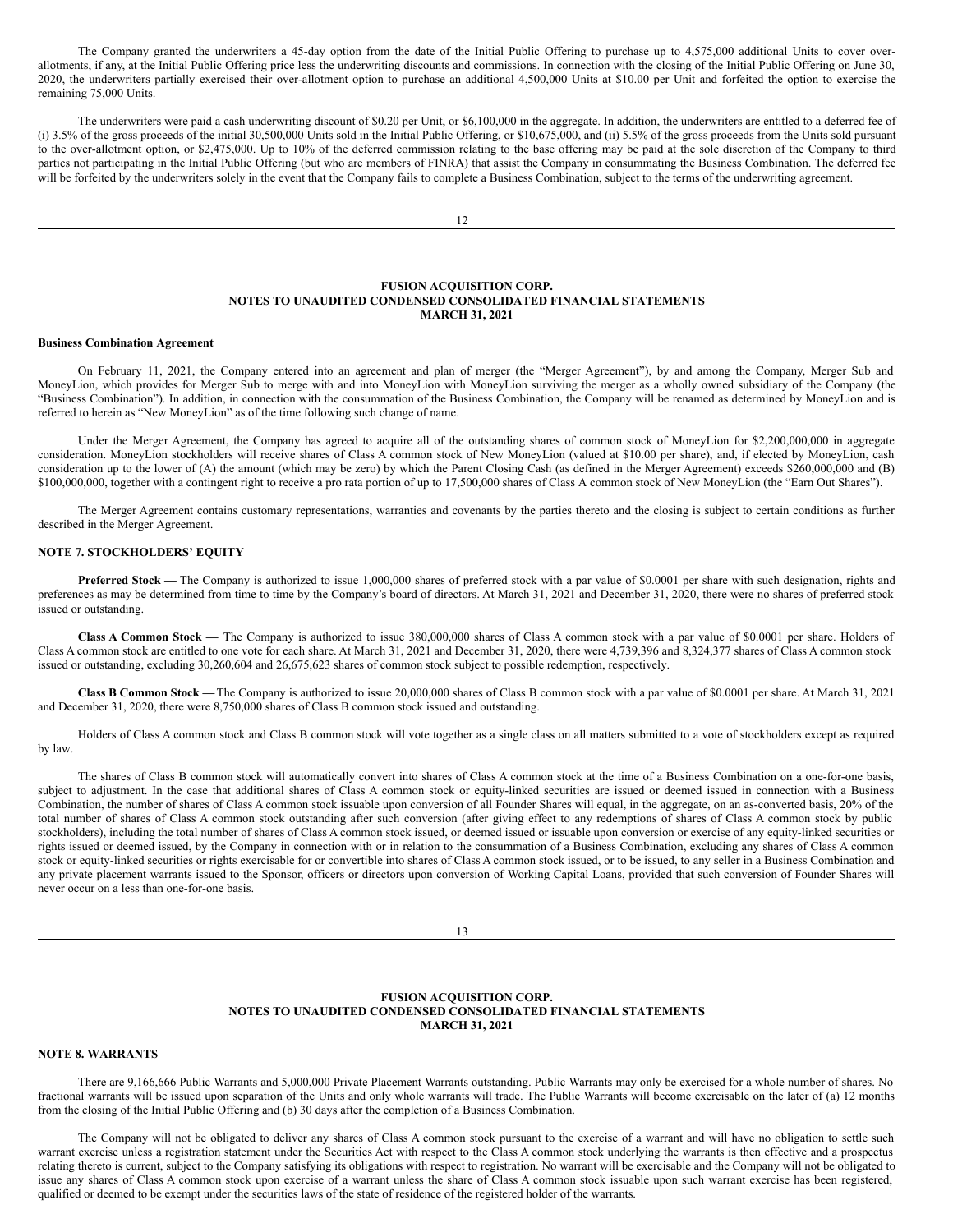The Company has agreed that as soon as practicable, but in no event later than 15 business days after the closing of a Business Combination, it will use its best efforts to file with the SEC a registration statement registering the registration, under the Securities Act, of the Class A common stock issuable upon exercise of the warrants. The Company will use its best efforts to cause the same to become effective and to maintain the effectiveness of such registration statement, and a current prospectus relating thereto, until the expiration of the warrants in accordance with the provisions of the warrant agreement. If a registration statement covering the shares of Class A common stock issuable upon exercise of the warrants is not effective by the sixtieth (60th) business day after the closing of a Business Combination, warrant holders may, until such time as there is an effective registration statement and during any period when the Company will have failed to maintain an effective registration statement, exercise warrants on a "cashless basis" in accordance with Section 3(a)(9) of the Securities Act or another exemption. Notwithstanding the above, if the Class A common stock is at the time of any exercise of a warrant not listed on a national securities exchange such that it satisfies the definition of a "covered security" under Section 18(b)(1) of the Securities Act, the Company may, at its option, require holders of public warrants who exercise their warrants to do so on a "cashless basis" in accordance with Section 3(a)(9) of the Securities Act and, in the event the Company so elects, the Company will not be required to file or maintain in effect a registration statement, but will use its best efforts to qualify the shares under applicable blue sky laws to the extent an exemption is not available.

*Redemption of warrants for cash*. Once the warrants become exercisable, the Company may call the warrants for redemption:

- in whole and not in part;
- at a price of \$0.01 per warrant;
- upon not less than 30 days' prior written notice of redemption to each warrant holder; and
- if, and only if, the closing price of the Class A common stock equals or exceeds \$18.00 per share (as adjusted for stock splits, stock capitalizations, reorganizations, recapitalizations and the like and for certain issuances of Class A common stock and equity-linked securities for capital raising purposes in connection with the closing of our initial business combination as described elsewhere in this prospectus) for any 20 trading days within a 30-trading day period ending three business days before we send to the notice of redemption to the warrant holders.

14

### **FUSION ACQUISITION CORP. NOTES TO UNAUDITED CONDENSED CONSOLIDATED FINANCIAL STATEMENTS MARCH 31, 2021**

If and when the warrants become redeemable by the Company, it may exercise its redemption right even if the Company is unable to register or qualify the underlying securities for sale under all applicable state securities laws.

If the Company calls the Public Warrants for redemption for cash, management will have the option to require all holders that wish to exercise the Public Warrants to do so on a "cashless basis," as described in the warrant agreement. The exercise price and number of shares of Class A common stock issuable upon exercise of the warrants may be adjusted in certain circumstances including in the event of a stock dividend, or recapitalization, reorganization, merger or consolidation. However, except as described below, the warrants will not be adjusted for issuance of Class A common stock at a price below its exercise price. Additionally, in no event will the Company be required to net cash settle the warrants. If the Company is unable to complete a Business Combination within the Combination Period and the Company liquidates the funds held in the Trust Account, holders of warrants will not receive any of such funds with respect to their warrants, nor will they receive any distribution from the Company's assets held outside of the Trust Account with the respect to such warrants. Accordingly, the warrants may expire worthless.

In addition, if  $(x)$  the Company issues additional shares of Class A common stock or equity-linked securities for capital raising purposes in connection with the closing of a Business Combination at an issue price or effective issue price of less than \$9.20 per share of Class A common stock (with such issue price or effective issue price to be determined in good faith by the Company's board of directors and, in the case of any such issuance to the Sponsor or its affiliates, without taking into account any Founder Shares held by the Sponsor or such affiliates, as applicable, prior to such issuance), (the "Newly Issued Price") (y) the aggregate gross proceeds from such issuances represent more than 60% of the total equity proceeds, and interest thereon, available for the funding of a Business Combination on the date of the consummation of a Business Combination (net of redemptions), and (z) the volume weighted average trading price of the Class A common stock during the 20 trading day period starting on the trading day after the day on which the Company consummates a Business Combination (such price, the "Market Value") is below \$9.20 per share, the exercise price of the warrants will be adjusted (to the nearest cent) to be equal to 115% of the higher of the Market Value and the Newly Issued Price, and the \$18.00 per share redemption trigger price will be adjusted (to the nearest cent) to be equal to 180% of the higher of the Market Value and the Newly Issued Price.

The Private Placement Warrants are identical to the Public Warrants underlying the Units sold in the Initial Public Offering, except that the Private Placement Warrants and the shares of Class A common stock issuable upon the exercise of the Private Placement Warrants will not be transferable, assignable or saleable until 30 days after the completion of a Business Combination, subject to certain limited exceptions, and will be entitled to certain registration rights (see Note 6). Additionally, the Private Placement Warrants will be exercisable for cash or on a cashless basis, at the holder's option, and be non-redeemable so long as they are held by the initial purchasers or their permitted transferees. If the Private Placement Warrants are held by someone other than the initial purchasers or their permitted transferees, the Private Placement Warrants will be redeemable by the Company in all redemption scenarios and exercisable by such holders on the same basis as the Public Warrants.

### **NOTE 9. FAIR VALUE MEASUREMENTS**

The fair value of the Company's financial assets and liabilities reflects management's estimate of amounts that the Company would have received in connection with the sale of the assets or paid in connection with the transfer of the liabilities in an orderly transaction between market participants at the measurement date. In connection with measuring the fair value of its assets and liabilities, the Company seeks to maximize the use of observable inputs (market data obtained from independent sources) and to minimize the use of unobservable inputs (internal assumptions about how market participants would price assets and liabilities). The following fair value hierarchy is used to classify assets and liabilities based on the observable inputs and unobservable inputs used in order to value the assets and liabilities:

- Level 1: Quoted prices in active markets for identical assets or liabilities. An active market for an asset or liability is a market in which transactions for the asset or liability occur with sufficient frequency and volume to provide pricing information on an ongoing basis.
- Level 2: Observable inputs other than Level 1 inputs. Examples of Level 2 inputs include quoted prices in active markets for similar assets or liabilities and quoted prices for identical assets or liabilities in markets that are not active.
- Level 3: Unobservable inputs based on our assessment of the assumptions that market participants would use in pricing the asset or liability.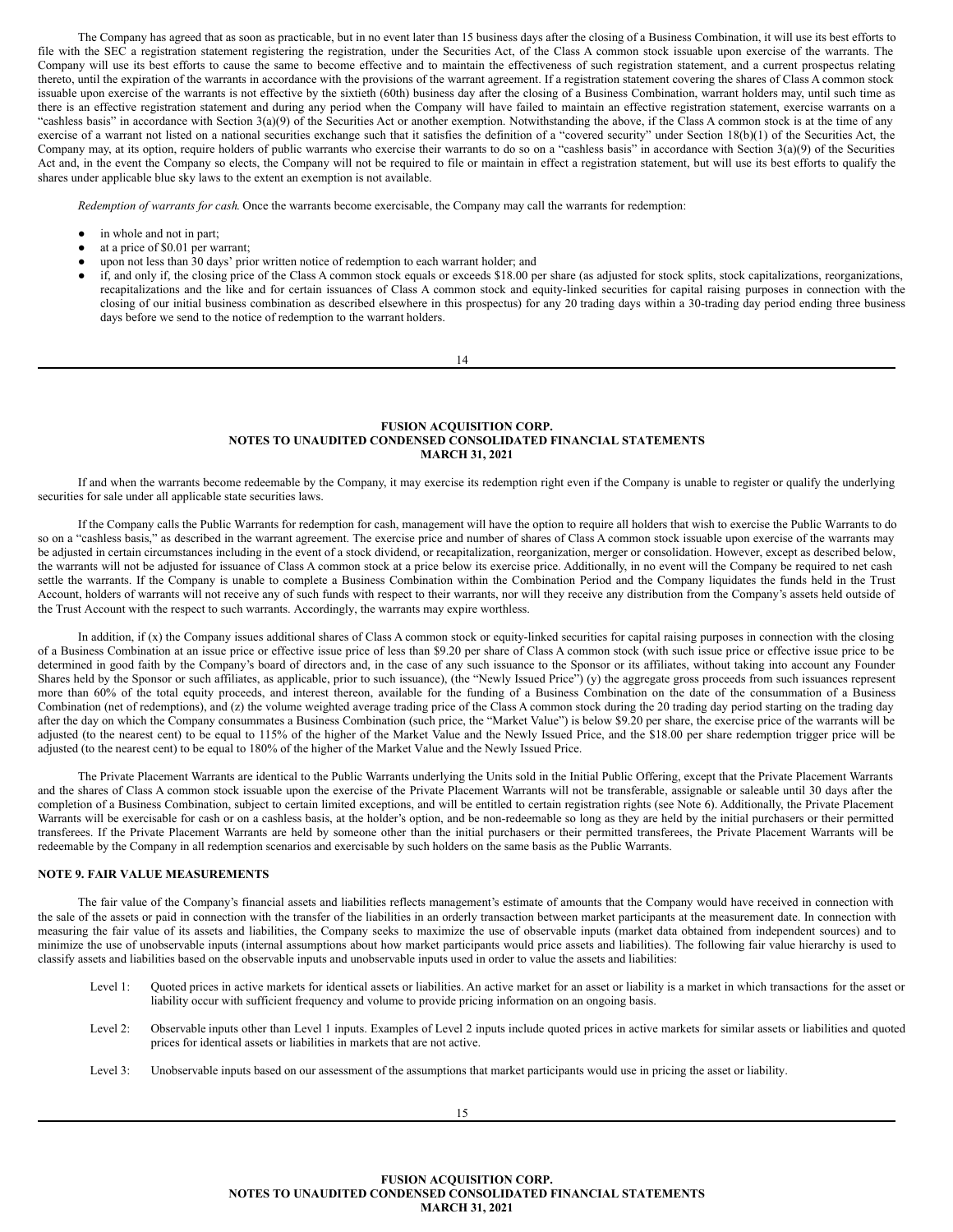The Company classifies its U.S. Treasury and equivalent securities as held-to-maturity in accordance with ASC Topic 320 "Investments - Debt and Equity Securities." Held-to-maturity securities are those securities which the Company has the ability and intent to hold until maturity. Held-to-maturity treasury securities are recorded at amortized cost on the accompanying balance sheets and adjusted for the amortization or accretion of premiums or discounts.

At March 31, 2021, assets held in the Trust Account were comprised of \$642 in cash and \$350,279,327 in U.S. Treasury securities. At December 31, 2020, assets held in the Trust Account were comprised of \$642 in cash and \$350,218,694 in U.S. Treasury securities. During the three months ended March 31, 2021, the Company did not withdraw any interest income from the Trust Account.

The following table presents information about the gross holding gains (losses) and fair value of held-to-maturity securities at March 31, 2021 and December 31, 2020:

|                   | <b>Held-To-Maturity</b>                        | Amortized<br>Cost | Gross<br>Holding<br>Gain (Loss) | <b>Fair Value</b> |
|-------------------|------------------------------------------------|-------------------|---------------------------------|-------------------|
| March 31, 2021    | U.S. Treasury Securities (Mature on 4/1/2021)  | 350,279,327       | 673                             | 350,680,000       |
| December 31, 2020 | U.S. Treasury Securities (Mature on 2/25/2021) | 350,218,694       | (4.298)                         | 350,214,396       |

The following table presents information about the Company's assets and liabilities that are measured at fair value on a recurring basis at March 31, 2021 and December 31, 2020 and indicates the fair value hierarchy of the valuation inputs the Company utilized to determine such fair value.

| <b>Description</b>                             | Level | March 31,<br>2021 | December 31,<br>2020 |
|------------------------------------------------|-------|-------------------|----------------------|
|                                                |       |                   |                      |
| Assets:                                        |       |                   |                      |
| Marketable securities held in Trust Account    |       | 350,280,000       | 350,218,694          |
|                                                |       |                   |                      |
| <b>Liabilities:</b>                            |       |                   |                      |
| Warrant Liability – Public Warrants            |       | 20,300,000        | 44,800,000           |
| Warrant Liability – Private Placement Warrants |       | 9,588,618         | 21,326,490           |

As of March 31, 2021 and December 31, 2020, respectively, the recorded values of cash, accounts payable and accrued expenses and franchise tax payable approximate their fair values due to the short-term nature of these instruments.

The warrants were accounted for as liabilities in accordance with ASC 815-40 and are presented within warrant liabilities in the condensed consolidated balance sheets. The warrant liabilities are measured at fair value at inception and on a recurring basis, with changes in fair value presented within change in fair value of warrant liabilities in the condensed consolidated statement of operations.

The Public Warrants are measured at fair value on a recurring basis. The Public Warrants were valued using the instrument's publicly listed trading price, which is considered to be a Level 1 measurement due to the use of an observable market quote in an active market.

The Private Placement Warrants were valued using a Black-Scholes option pricing model, which is considered to be a Level 3 fair value measurement. The primary unobservable inputs utilized in determining fair value of the Private Placement Warrants is the expected volatility of the Company's common stock.

16

### **FUSION ACQUISITION CORP. NOTES TO UNAUDITED CONDENSED CONSOLIDATED FINANCIAL STATEMENTS MARCH 31, 2021**

The following table presents the quantitative information regarding Level 3 fair value measurements:

|                | March 31,<br>2021 |         | December 31,<br>2020 |         |
|----------------|-------------------|---------|----------------------|---------|
| Unit price     |                   | 9.96    | $\mathbf{D}$         | 11.30   |
| Strike Price   |                   | 11.50   |                      | 11.50   |
| Term (Years)   |                   | 5.25    |                      | 5.50    |
| Volatility     |                   | 17.1%   |                      | 25.0%   |
| Risk-free rate |                   | 0.98%   |                      | 0.43%   |
| Dividend yield |                   | $0.0\%$ |                      | $0.0\%$ |

The following table presents the changes in the fair value of the Level 3 warrant liabilities:

|                                                       | Private          |
|-------------------------------------------------------|------------------|
|                                                       | <b>Placement</b> |
| Fair value as of December 31, 2020                    | 21,326,490       |
| Change in valuation inputs or other assumptions $(1)$ | (11, 737, 872)   |
| Fair value as of March 31, 2021                       | 9.588.618        |

(1) Changes in valuation are recognized as a change in fair value of warrant liabilities in the condensed consolidated statement of operations.

#### **NOTE 10. SUBSEQUENT EVENTS**

The Company evaluated subsequent events and transactions that occurred after the balance sheet date up to the date that the condensed consolidated financial statements were issued. Based upon this review, other than as described below, the Company did not identify any subsequent events that would have required adjustment or disclosure in the condensed consolidated financial statements.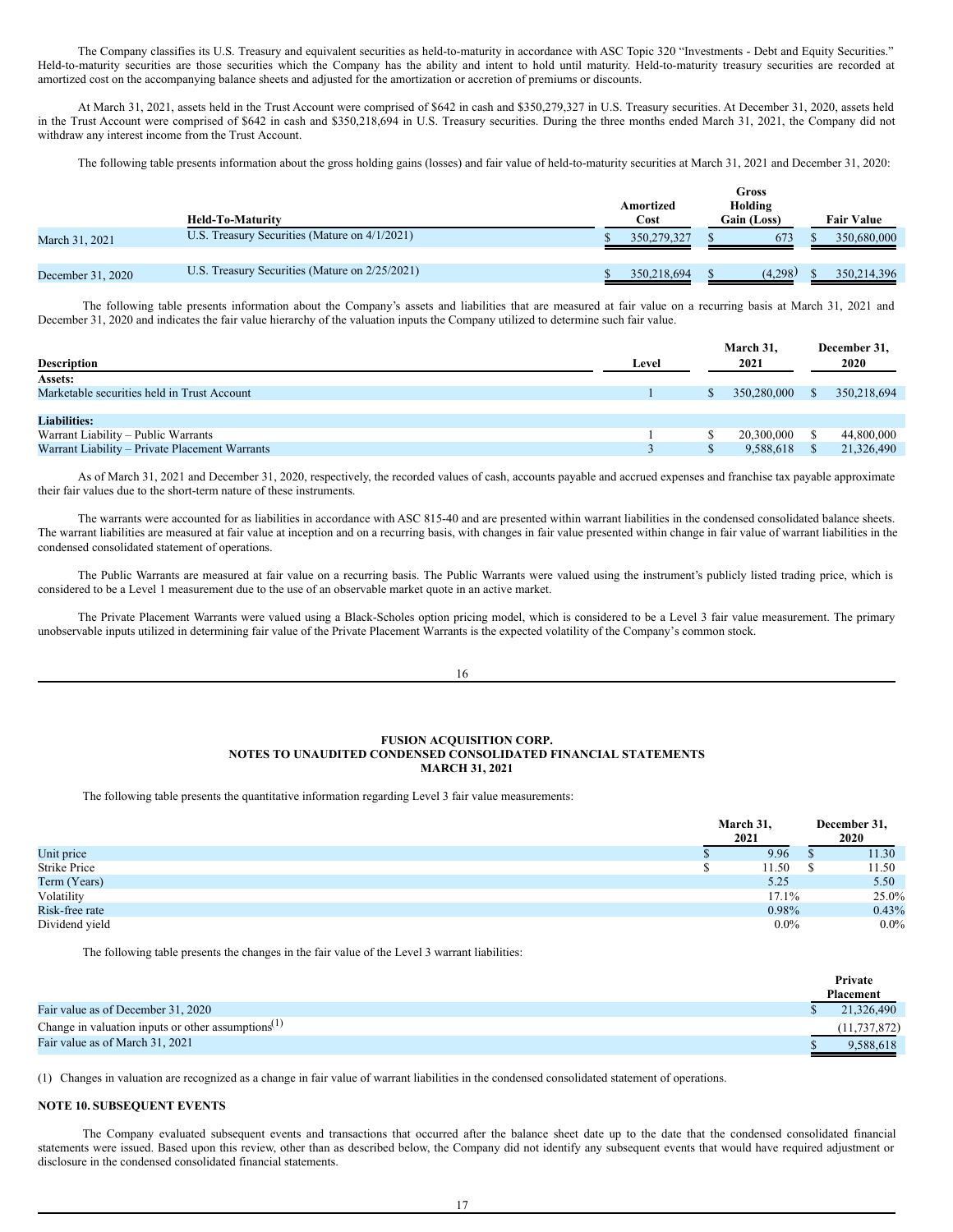### <span id="page-12-0"></span>**ITEM 2. MANAGEMENT'S DISCUSSION AND ANALYSIS OF FINANCIAL CONDITION AND RESULTS OF OPERATIONS**

References in this report (the "Quarterly Report") to "we," "us" or the "Company" refer to Fusion Acquisition Corp. References to our "management" or our "management team" refer to our officers and directors. The following discussion and analysis of the Company's financial condition and results of operations should be read in conjunction with the financial statements and the notes thereto contained elsewhere in this Quarterly Report. Certain information contained in the discussion and analysis set forth below includes forward-looking statements that involve risks and uncertainties.

### **Special Note Regarding Forward-Looking Statements**

This Quarterly Report includes "forward-looking statements" within the meaning of Section 27A of the Securities Act of 1933, as amended (the "Securities Act") and Section 21E of the Exchange Act that are not historical facts, and involve risks and uncertainties that could cause actual results to differ materially from those expected and projected. All statements, other than statements of historical fact included in this Form 10-O including, without limitation, statements in this "Management's Discussion and Analysis of Financial Condition and Results of Operations" regarding the Company's financial position, business strategy and the plans and objectives of management for future operations, are forward-looking statements. Words such as "expect," "believe," "anticipate," "intend," "estimate," "seek" and variations and similar words and expressions are intended to identify such forward-looking statements. Such forward-looking statements relate to future events or future performance, but reflect management's current beliefs, based on information currently available. A number of factors could cause actual events, performance or results to differ materially from the events, performance and results discussed in the forward-looking statements. For information identifying important factors that could cause actual results to differ materially from those anticipated in the forward-looking statements, please refer to the Risk Factors section of the Company's Annual Report on Form 10-K/A filed with the U.S. Securities and Exchange Commission (the "SEC"). The Company's securities filings can be accessed on the EDGAR section of the SEC's website at www.sec.gov. Except as expressly required by applicable securities law, the Company disclaims any intention or obligation to update or revise any forward-looking statements whether as a result of new information, future events or otherwise.

#### **Overview**

We are a blank check company formed under the laws of the State of Delaware on March 6, 2020 for the purpose of effecting a merger, capital stock exchange, asset acquisition, stock purchase, reorganization or other similar Business Combination with one or more businesses. We intend to effectuate our Business Combination using cash from the proceeds of the Initial Public Offering and the sale of the Private Placement Warrants, our capital stock, debt or a combination of cash, stock and debt.

### **Recent Developments**

On February 11, 2021, the Company entered into a Merger Agreement, by and among the Company, Merger Sub and MoneyLion, which provides for Merger Sub to merge with and into MoneyLion with MoneyLion surviving the merger as a wholly owned subsidiary of the Company (the "Business Combination"). In addition, in connection with the consummation of the Business Combination, the Company will be renamed as determined by MoneyLion and is referred to herein as "New MoneyLion" as of the time following such change of name.

Under the Merger Agreement, we have agreed to acquire all of the outstanding shares of common stock of MoneyLion for \$2,200,000,000 in aggregate consideration. MoneyLion stockholders will receive shares of Class A common stock of New MoneyLion (valued at \$10.00 per share), and, if elected by MoneyLion, cash consideration up to the lower of (A) the amount (which may be zero) by which the Parent Closing Cash (as defined in the Merger Agreement) exceeds \$260,000,000 and (B) \$100,000,000, together with a contingent right to receive a pro rata portion of up to 17,500,000 shares of Class A common stock of New MoneyLion (the "Earn Out Shares").

The Merger Agreement contains customary representations, warranties and covenants by the parties thereto and the closing is subject to certain conditions as further described in the Merger Agreement.

### **Results of Operations**

We have neither engaged in any operations (other than searching for a Business Combination after our Initial Public Offering) nor generated any revenues to date. Our only activities from March 6, 2020 (inception) through March 31, 2020 were organizational activities, those necessary to prepare for the Initial Public Offering identifying a target for our Business Combination, and activities in connection with the proposed acquisition of MoneyLion. We do not expect to generate any operating revenues until after the completion of our Business Combination. We generate non-operating income in the form of interest income on marketable securities held after the Initial Public Offering. We incur expenses as a result of being a public company (for legal, financial reporting, accounting and auditing compliance), as well as for due diligence expenses.

| I<br>×<br>w<br>۹ |
|------------------|

For the three months ended March 31, 2021, we had net income of \$35,849,811, which consists of operating costs of \$446,461 and a provision of income taxes of \$2,233, offset by interest income on marketable securities held in the Trust Account of \$60,633 and a change in the fair value of derivative warrant liabilities of \$36,237,872.

For the period from March 6, 2020 (inception) through March 31, 2020, we had a net loss of \$1,000, which consists of formation costs of \$1,000.

#### **Liquidity and Capital Resources**

On June 30, 2020, we consummated the Initial Public Offering of 35,000,000 Units at a price of \$10.00 per Unit, which includes the partial exercise by the underwriters of their over-allotment option in the amount of 4,500,000, generating gross proceeds of \$350,000,000. Simultaneously with the closing of the Initial Public Offering, we consummated the sale of 8,100,000 Private Placement Warrants at a price of \$1.00 per Private Placement Warrant in a private placement to our stockholders, generating gross proceeds of \$8,100,000.

Following the Initial Public Offering, the partial exercise of the over-allotment option by the underwriters' and the sale of the Private Placement Warrants, a total of \$350,000,000 was placed in the Trust Account. We incurred \$19,834,039 in transaction costs, including \$6,100,000 of underwriting fees, \$13,150,000 of deferred underwriting fees and \$584,039 of other offering costs.

For the three months ended March 31, 2021, cash used in operating activities was \$357,597. Net income of \$35,849,811 was offset by interest earned on marketable securities held in the Trust Account of \$60,633 and changes in the fair value of the derivative warrant liabilities of \$36,237,872. Changes in operating assets and liabilities provided \$91,097 of cash.

As of March 31, 2021, we had marketable securities held in the Trust Account of \$350,279,969. We intend to use substantially all of the funds held in the Trust Account, including any amounts representing interest earned on the Trust Account to complete our Business Combination. To the extent that our capital stock or debt is used, in whole or in part, as consideration to complete our Business Combination, the remaining proceeds held in the Trust Account will be used as working capital to finance the operations of the target business or businesses, make other acquisitions and pursue our growth strategies.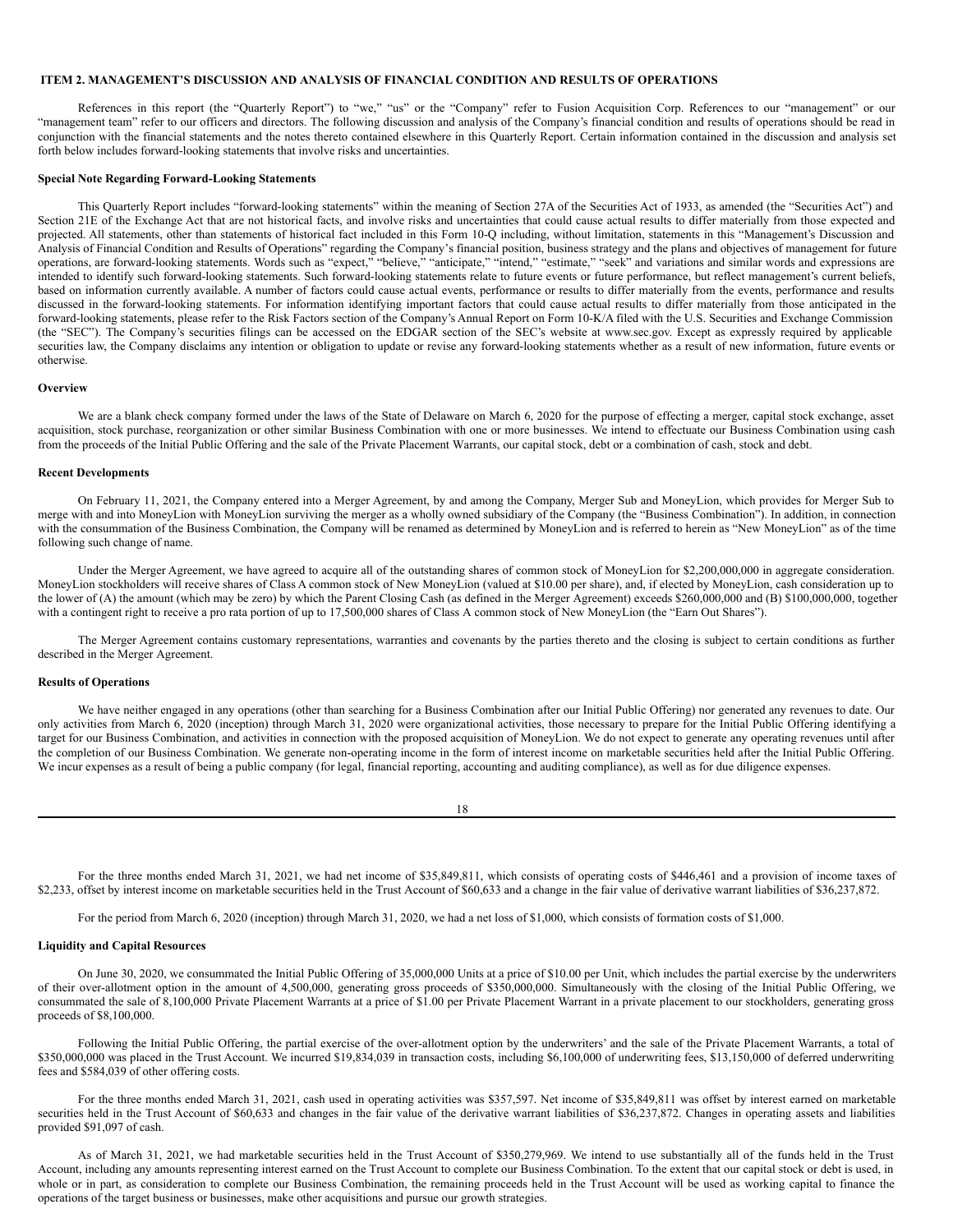As of March 31, 2021, we had \$592,940 of cash held outside of the Trust Account. We intend to use the funds held outside the Trust Account primarily to identify and evaluate target businesses, perform business due diligence on prospective target businesses, travel to and from the offices, plants or similar locations of prospective target businesses or their representatives or owners, review corporate documents and material agreements of prospective target businesses, and structure, negotiate and complete a Business Combination.

In order to fund working capital deficiencies or finance transaction costs in connection with a Business Combination, the Sponsor, or certain of the Company's officers and directors or their affiliates may, but are not obligated to, loan us funds as may be required. If we complete a Business Combination, we would repay the Working Capital Loans out of the proceeds of the Trust Account released to us. Otherwise, the Working Capital Loans would be repaid only out of funds held outside the Trust Account. In the event that a Business Combination does not close, we may use a portion of proceeds held outside the Trust Account to repay the Working Capital Loans but no proceeds held in the Trust Account would be used to repay the Working Capital Loans. The Working Capital Loans would either be repaid upon consummation of a Business Combination, without interest, or, at the lender's discretion, up to \$1,500,000 of such Working Capital Loans may be convertible into warrants of the post Business Combination entity. The warrants would be identical to the Private Placement Warrants. Except for the foregoing, the terms of such Working Capital Loans, if any, have not been determined and no written agreements exist with respect to such loans.

We do not believe we will need to raise additional funds in order to meet the expenditures required for operating our business. However, if our estimate of the costs of identifying a target business, undertaking in-depth due diligence and negotiating a Business Combination are less than the actual amount necessary to do so, we may have insufficient funds available to operate our business prior to our Business Combination. Moreover, we may need to obtain additional financing either to complete our Business Combination or because we become obligated to redeem a significant number of our public shares upon consummation of our Business Combination, in which case we may issue additional securities or incur debt in connection with such Business Combination. Subject to compliance with applicable securities laws, we would only complete such financing simultaneously with the completion of our Business Combination. If we are unable to complete our Business Combination because we do not have sufficient funds available to us, we will be forced to cease operations and liquidate the Trust Account. In addition, following our Business Combination, if cash on hand is insufficient, we may need to obtain additional financing in order to meet our obligations.

#### **Going Concern**

We have until December 31, 2021 to consummate a Business Combination. It is uncertain that we will be able to consummate a Business Combination by this time. If a Business Combination is not consummated by this date, there will be a mandatory liquidation and subsequent dissolution. Management has determined that the mandatory liquidation, should a Business Combination not occur, and potential subsequent dissolution raises substantial doubt about our ability to continue as a going concern. No adjustments have been made to the carrying amounts of assets or liabilities should we be required to liquidate after December 31, 2021.

19

#### **Off-Balance Sheet Arrangements**

We did not have any off-balance sheet arrangements as of March 31, 2021.

#### **Contractual Obligations**

We do not have any long-term debt, capital lease obligations, operating lease obligations or long-term liabilities, other than an agreement to pay the Sponsor a monthly fee of \$10,000 for office space, secretarial and administrative support to the Company. We began incurring these fees on June 25, 2020 and will continue to incur these fees monthly until the earlier of the completion of the Business Combination and the Company's liquidation.

The underwriters are entitled to a deferred fee of (i) 3.5% of the gross proceeds of the initial 30,500,000 Units sold in the Initial Public Offering, or \$10,675,000, and (ii) 5.5% of the gross proceeds from the Units sold pursuant to the over-allotment option, or \$2,475,000. Up to 10% of the deferred commission relating to the base offering may be paid at the sole discretion of the Company to third parties not participating in the Initial Public Offering (but who are members of FINRA) that assist us in consummating the Business Combination. The deferred fee will be forfeited by the underwriters solely in the event that we fail to complete a Business Combination, subject to the terms of the underwriting agreement.

Our board of directors approved payments of up to \$15,000 per month to our Chief Financial Officer for services rendered to the Company commencing on June 25, 2020 and continuing through the earlier of consummation of a Business Combination or our liquidation.

### **Critical Accounting Policies**

The preparation of condensed financial statements and related disclosures in conformity with accounting principles generally accepted in the United States of America requires management to make estimates and assumptions that affect the reported amounts of assets and liabilities, disclosure of contingent assets and liabilities at the date of the financial statements, and income and expenses during the periods reported. Actual results could materially differ from those estimates. We have identified the following critical accounting policies:

#### *Warrant Liabilities*

We account for our outstanding Public Warrants and Private Placement Warrants (collectively, the "Warrants") in accordance with the guidance contained in Accounting Standards Codification 815-40, "Derivatives and Hedging — Contracts on an Entity's Own Equity" ("ASC 815-40") and determined that the Warrants do not meet the criteria for equity treatment thereunder. As such, each Warrant must be recorded as a liability and is subject to re-measurement at each balance sheet date and any change in fair value is recognized in our statements of operations.

For issued or modified warrants that meet all of the criteria for equity classification, the warrants are required to be recorded as a component of additional paid-in capital at the time of issuance. For issued or modified warrants that do not meet all the criteria for equity classification, the warrants are required to be recorded at their initial fair value on the date of issuance, and each balance sheet date thereafter. Changes in the estimated fair value of the warrants are recognized as a non-cash gain or loss on the statements of operations. The fair value of the Private Placement Warrants was estimated using a Black-Scholes Option Pricing Model. The Public Warrants were valued using the instrument's publicly listed trading price.

#### *Common Stock Subject to Possible Redemption*

We account for our common stock subject to possible redemption in accordance with the guidance in Accounting Standards Codification ("ASC") Topic 480 "Distinguishing Liabilities from Equity." Common stock subject to mandatory redemption is classified as a liability instrument and is measured at fair value. Conditionally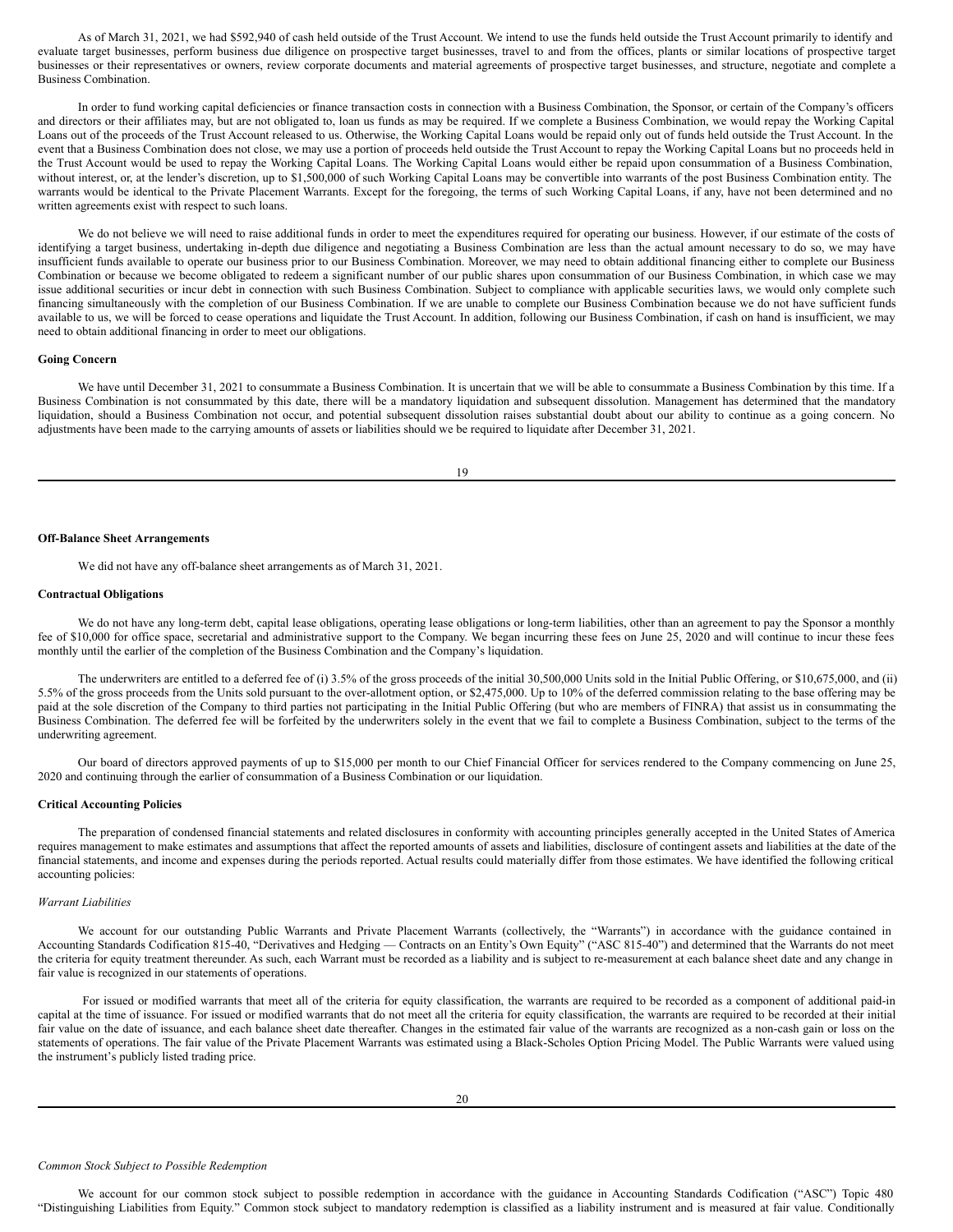redeemable common stock (including common stock that features redemption rights that are either within the control of the holder or subject to redemption upon the occurrence of uncertain events not solely within our control) is classified as temporary equity. At all other times, common stock is classified as stockholders' equity. Our common stock features certain redemption rights that are considered to be outside of our control and subject to occurrence of uncertain future events. Accordingly, the common stock subject to possible redemption is presented as temporary equity, outside of the stockholders' equity section of our condensed balance sheets.

#### *Net Loss Per Common Share*

We apply the two-class method in calculating earnings per share. Net income per common share, basic and diluted for Class A redeemable common stock is calculated by dividing the interest income earned on the Trust Account, net of applicable taxes, by the weighted average number of shares of Class A redeemable common stock outstanding for the periods. Net loss per common share, basic and diluted for Class B non-redeemable common stock is calculated by dividing net income less income attributable to Class A redeemable common stock, by the weighted average number of shares of Class B non-redeemable common stock outstanding for the periods presented.

### *Recent Accounting Standards*

In August 2020, the Financial Accounting Standards Board ("FASB") issued Accounting Standards Update ("ASU") 2020-06, Debt — Debt with Conversion and Other Options (Subtopic 470-20) and Derivatives and Hedging — Contracts in Entity's Own Equity (Subtopic 815-40) ("ASU 2020-06") to simplify accounting for certain financial instruments. ASU 2020-06 eliminates the current models that require separation of beneficial conversion and cash conversion features from convertible instruments and simplifies the derivative scope exception guidance pertaining to equity classification of contracts in an entity's own equity. The new standard also introduces additional disclosures for convertible debt and freestanding instruments that are indexed to and settled in an entity's own equity. ASU 2020-06 amends the diluted earnings per share guidance, including the requirement to use the if-converted method for all convertible instruments. ASU 2020-06 is effective January 1, 2022 and should be applied on a full or modified retrospective basis, with early adoption permitted beginning on January 1, 2021. We adopted ASU 2020-06 as of January 1, 2021 and the adoption did not have an impact on our financial position, results of operations or cash flows.

Management does not believe that any other recently issued, but not yet effective, accounting standards, if currently adopted, would have a material effect on our condensed financial statements.

### <span id="page-14-0"></span>**Item 3. Quantitative and Qualitative Disclosures About Market Risk**

We are a smaller reporting company as defined by Rule 12b-2 of the Exchange Act and are not required to provide the information otherwise required under this item.

#### <span id="page-14-1"></span>**Item 4. Controls and Procedures**

### **Evaluation of Disclosure Controls and Procedures**

Disclosure controls and procedures are controls and other procedures that are designed to ensure that information required to be disclosed in our reports filed or submitted under the Exchange Act is recorded, processed, summarized and reported within the time periods specified in the SEC's rules and forms. Disclosure controls and procedures include, without limitation, controls and procedures designed to ensure that information required to be disclosed in company reports filed or submitted under the Exchange Act is accumulated and communicated to management, including our principal executive officer and principal financial and accounting officer, to allow timely decisions regarding required disclosure.

As required by Rules 13a-15 and 15d-15 under the Exchange Act, our principal executive officer and principal financial and accounting officer, carried out an evaluation of the effectiveness of the design and operation of our disclosure controls and procedures as of March 31, 2021. Based upon their evaluation, our principal executive officer and principal financial and accounting officer concluded that our disclosure controls and procedures (as defined in Rules 13a-15(e) and 15d-15(e) under the Exchange Act) were not effective, due solely to the material weakness in our internal control over financial reporting described below in "Changes in Internal Control Over Financial Reporting." In light of this material weakness, we performed additional analysis as deemed necessary to ensure that our financial statements were prepared in accordance with U.S. generally accepted accounting principles. Accordingly, management believes that the financial statements includedin this Quarterly Report present fairly in all material respects our financial position, results of operations and cash flows for the period presented.

#### **Restatement of Previously Issued Financial Statements**

On April 29, 2021, we revised our prior position on accounting for warrants and concluded that our previously issued audited balance sheet dated as of June 30, 2020 and previously issued audited financial statements as of December 31, 2020 and for the period from March 6, 2020 (inception) through December 31, 2020 should not be relied on because of a misapplication in the guidance on warrant accounting. However, the non-cash adjustments to the financial statements do not impact the amounts previously reported for our cash and cash equivalents, total assets, revenue or cash flows.

#### **Changes in Internal Control over Financial Reporting**

There was no change in our internal control over financial reporting that occurred during the quarterly period ended March 31, 2021 covered by this Quarterly Report that has materially affected, or is reasonably likely to materially affect, our internal control over financial reporting, as the circumstances that led to the restatement of our financial statements described in our Annual Report on Form 10-K/A ("Annual Report"), filed with the SEC on May 6, 2021, had not yet been identified. Due solely to the events that led to our restatement of our financial statements in our Annual Report, management has identified a material weakness in internal controls related to the accounting for warrants issued in connection with our Initial Public Offering, as more fully described in Part II, Item 9A, Controls and Procedures, of our Annual Report.

#### **Remediation Plan**

<span id="page-14-3"></span><span id="page-14-2"></span>Management has implemented remediation steps to address the material weakness and to improve our internal control over financial reporting. Specifically, we expanded and improved our review process for complex securities and related accounting standards. We plan to further improve this process by enhancing access to accounting literature, identification of third-party professionals with whom to consult regarding complex accounting applications and consideration of additional staff with the requisite experience and training to supplement existing accounting professionals.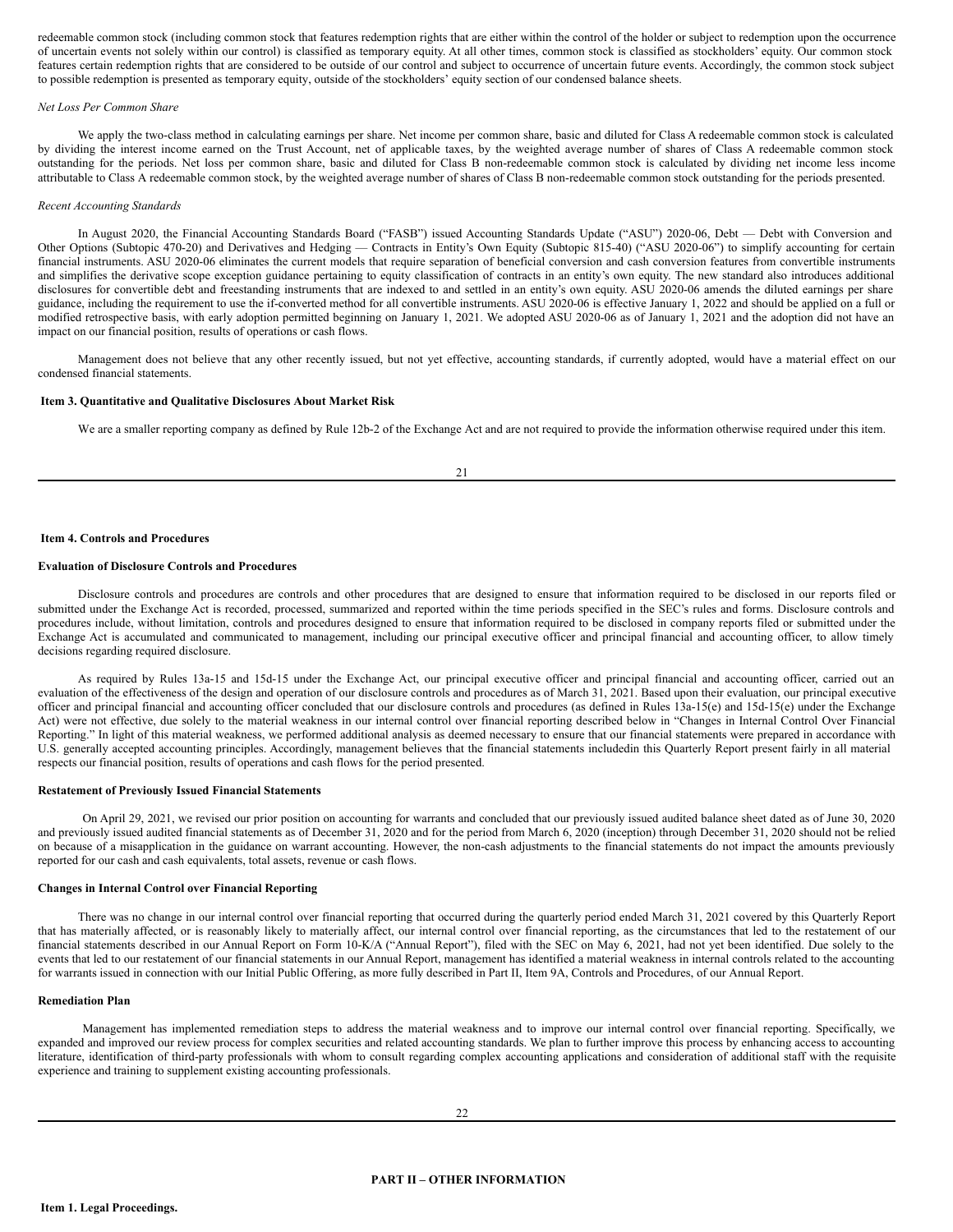### <span id="page-15-0"></span>**Item 1A. Risk Factors.**

Factors that could cause our actual results to differ materially from those in this report include the risk factors described in our Annual Report on Form 10-K/A filed with the SEC on May 6, 2021. As of the date of this Report, there have been no material changes to the risk factors disclosed in our final prospectus filed with the SEC.

#### <span id="page-15-1"></span>**Item 2. Unregistered Sales of Equity Securities and Use of Proceeds.**

On June 30, 2020, we consummated the Initial Public Offering of 35,000,000 Units, which includes the partial exercise by the underwriters of their over-allotment option in the amount of 4,500,000. The Units sold in the Initial Public Offering were sold at an offering price of \$10.00 per unit, generating total gross proceeds of \$350,000,000. Cantor Fitzgerald & Co. acted as sole book-running manager. Odeon Capital Group, LLC acted as the co-manager. The securities in the offering were registered under the Securities Act on a registration statement on Form S-1 (No. 333-239023 and 333-239444). The Securities and Exchange Commission declared the registration statement effective on June 25, 2020.

Simultaneous with the consummation of the Initial Public Offering and the closing of the over-allotment option, we consummated the private placement of an aggregate of 8,100,000 warrants at a price of \$1.00 per Private Placement Warrant, generating total proceed of \$8,100,000. The issuance was made pursuant to the exemption from registration contained in Section 4(a)(2) of the Securities Act.

The Private Placement Warrants are identical to the warrants underlying the Units sold in the Initial Public Offering, except that the Private Placement Warrants are not transferable, assignable or salable until 30 days after the completion of a Business Combination, subject to certain limited exceptions.

Of the gross proceeds received from the Initial Public Offering, the closing of the over-allotment option and the Private Placement Warrants, \$350,000,000 was placed in the Trust Account.

We paid a total of \$6,100,000 in underwriting discounts and commissions and \$584,039 for other offering costs related to the Initial Public Offering. In addition, the underwriters agreed to defer \$13,150,000 in underwriting discounts and commissions.

#### <span id="page-15-2"></span>**Item 3. Defaults Upon Senior Securities.**

None.

### <span id="page-15-3"></span>**Item 4. Mine Safety Disclosures.**

Not Applicable.

#### <span id="page-15-4"></span>**Item 5. Other Information.**

None.

### <span id="page-15-5"></span>**Item 6. Exhibits**

The following exhibits are filed as part of, or incorporated by reference into, this Quarterly Report on Form 10-Q.

| No.          | <b>Description of Exhibit</b>                                                                                                                                |
|--------------|--------------------------------------------------------------------------------------------------------------------------------------------------------------|
| 2.1          | Merger Agreement, dated as of February 11, 2021, by and among Fusion Acquisition Corp., ML Merger Sub Inc., and MoneyLion Inc. (Incorporated by              |
|              | reference to the corresponding exhibit to the Company's Current Report on Form 8-K (File No. 001-39346), filed with the SEC on February 12, 2021).           |
| 10.1         | Form of Subscription Agreement (Incorporated by reference to the corresponding exhibit to the Company's Current Report on Form 8-K (File No. 001-39346),     |
|              | filed with the SEC on February 12, 2021).                                                                                                                    |
| 10.2         | Sponsor Support Agreement, dated as of February 11, 2021, by and among Fusion Sponsor LLC, Fusion Acquisition Corp., MoneyLion Inc. and the other            |
|              | parties thereto (Incorporated by reference to the corresponding exhibit to the Company's Current Report on Form 8-K (File No. 001-39346), filed with the SEC |
|              | on February 12, 2021).                                                                                                                                       |
| $31.1*$      | Certification of Principal Executive Officer Pursuant to Securities Exchange Act Rules 13a-14(a) and 15(d)-14(a), as adopted Pursuant to Section 302 of the  |
|              | Sarbanes-Oxley Act of 2002                                                                                                                                   |
| $31.2*$      | Certification of Principal Financial Officer Pursuant to Securities Exchange Act Rules 13a-14(a) and 15(d)-14(a), as adopted Pursuant to Section 302 of the  |
|              | Sarbanes-Oxley Act of 2002                                                                                                                                   |
| $32.1**$     | Certification of Principal Executive Officer Pursuant to 18 U.S.C. Section 1350, as adopted Pursuant to Section 906 of the Sarbanes-Oxley Act of 2002        |
| $32.2**$     | Certification of Principal Financial Officer Pursuant to 18 U.S.C. Section 1350, as adopted Pursuant to Section 906 of the Sarbanes-Oxley Act of 2002        |
| $101$ . INS* | <b>XBRL</b> Instance Document                                                                                                                                |
| $101.CAL*$   | <b>XBRL Taxonomy Extension Calculation Linkbase Document</b>                                                                                                 |
| $101.SCH*$   | XBRL Taxonomy Extension Schema Document                                                                                                                      |
| 101.DEF*     | XBRL Taxonomy Extension Definition Linkbase Document                                                                                                         |
| $101.LAB*$   | XBRL Taxonomy Extension Labels Linkbase Document                                                                                                             |
| 101.PRE*     | XBRL Taxonomy Extension Presentation Linkbase Document                                                                                                       |
|              |                                                                                                                                                              |

Filed herewith.

<span id="page-15-6"></span>Furnished.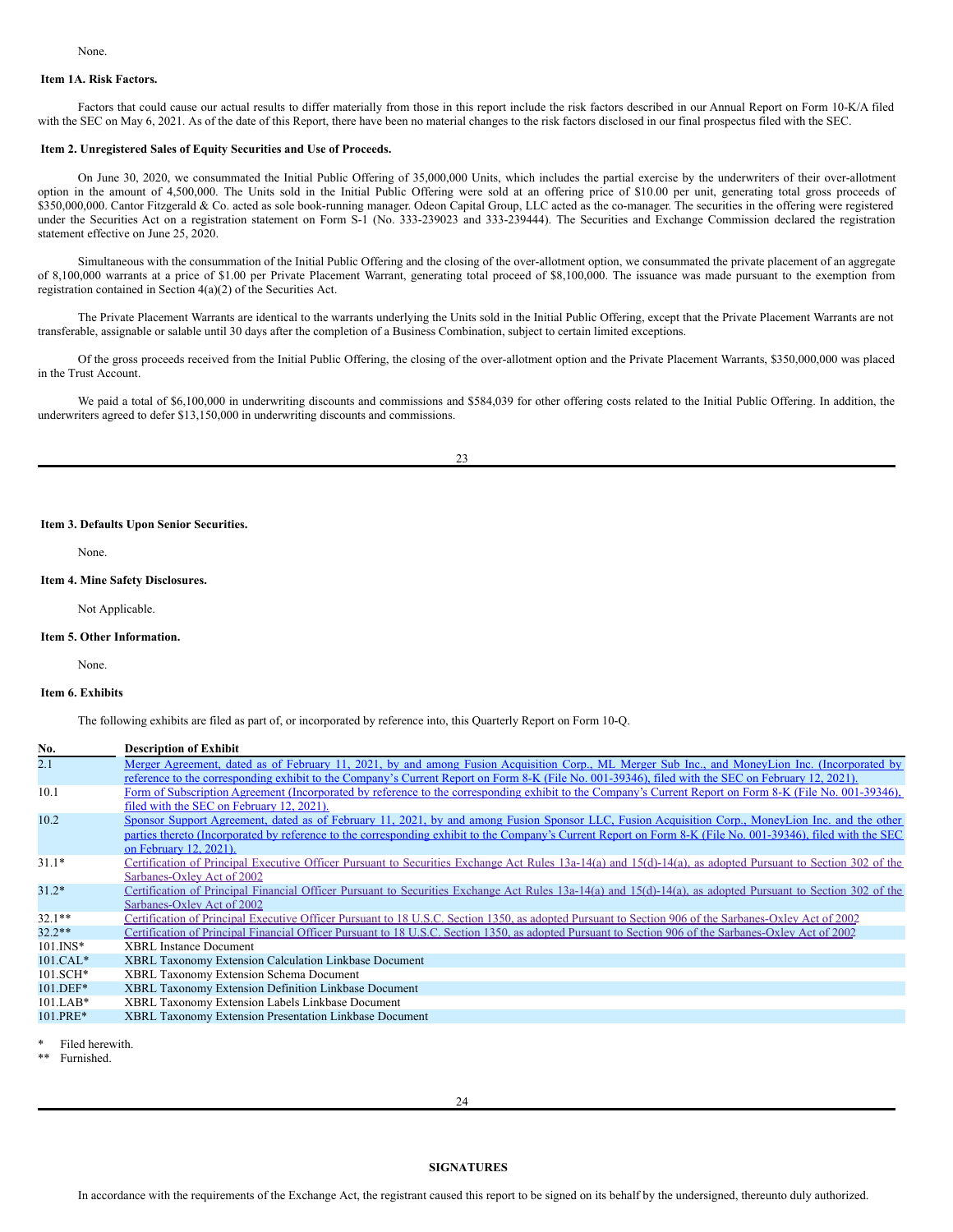### **FUSION ACQUISITION CORP.**

Date: May 24, 2021 By: /s/ Jeffrey Gary

Name: Jeffrey Gary Title: Chief Financial Officer (Principal Accounting and Financial Officer and Duly Authorized Officer)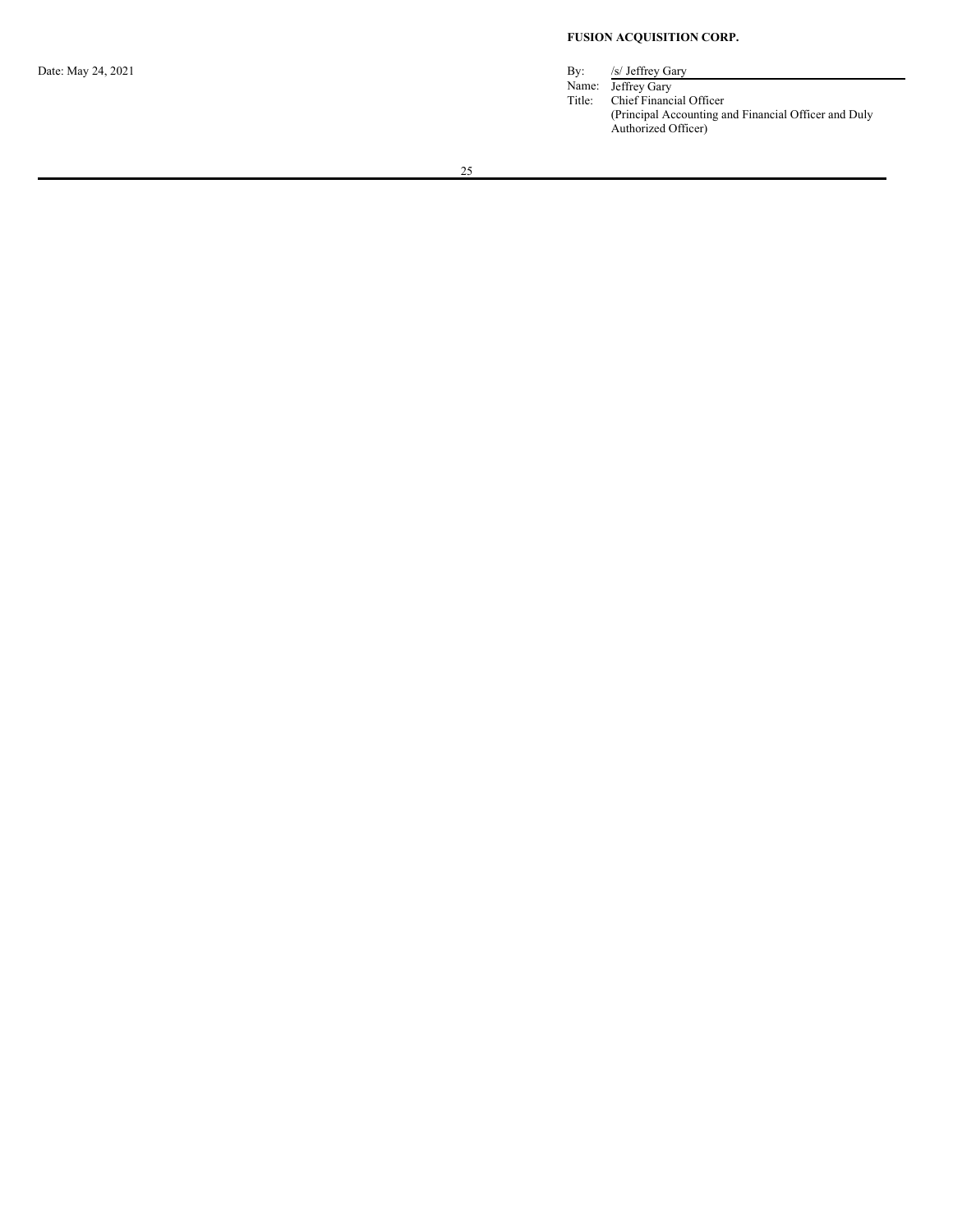### **CERTIFICATION OF CHIEF EXECUTIVE OFFICER PURSUANT TO RULE 13A-14(A) UNDER THE SECURITIES EXCHANGE ACT OF 1934, AS ADOPTED PURSUANT TO SECTION 302 OF THE SARBANES-OXLEY ACT OF 2002**

<span id="page-17-0"></span>I, John James, certify that:

- 1. I have reviewed this quarterly report on Form 10-Q of Fusion Acquisition Corp.;
- 2. Based on my knowledge, this report does not contain any untrue statement of a material fact or omit to state a material fact necessary to make the statements made, in light of the circumstances under which such statements were made, not misleading with respect to the period covered by this report;
- 3. Based on my knowledge, the financial statements, and other financial information included in this report, fairly present in all material respects the financial condition, results of operations and cash flows of the registrant as of, and for, the periods presented in this report;
- 4. The registrant's other certifying officer(s) and I are responsible for establishing and maintaining disclosure controls and procedures (as defined in Exchange Act Rules 13a-15(e) and 15d-15(e)) for the registrant and internal control over financial reporting (as defined in Exchange Act Rules 13a-15(f) and 15d-15(f)) for the registrant and have:
	- a) Designed such disclosure controls and procedures, or caused such disclosure controls and procedures to be designed under my supervision, to ensure that material information relating to the registrant, is made known to us by others within those entities, particularly during the period in which this report is being prepared; and
	- b) (Paragraph omitted pursuant to SEC Release Nos. 33-8238/34-47986 and 33-8392/34-49313);
	- c) Evaluated the effectiveness of the registrant's disclosure controls and procedures and presented in this report my conclusions about the effectiveness of the disclosure controls and procedures, as of the end of the period covered by this report based on such evaluation; and
	- d) Disclosed in this report any change in the registrant's internal control over financial reporting that occurred during the registrant's most recent fiscal quarter (the registrant's fourth fiscal quarter in the case of an annual report) that has materially affected, or is reasonably likely to materially affect, the registrant's internal control over financial reporting; and
- 5. The registrant's other certifying officer(s) and I have disclosed, based on our most recent evaluation of internal control over financial reporting, to the registrant's auditors and the audit committee of the registrant's board of directors (or persons performing the equivalent functions):
	- a) All significant deficiencies and material weaknesses in the design or operation of internal control over financial reporting which are reasonably likely to adversely affect the registrant's ability to record, process, summarize and report financial information; and
	- b) Any fraud, whether or not material, that involves management or other employees who have a significant role in the registrant's internal control over financial reporting.

Date: May 24, 2021

/s/ John James

John James Chief Executive Officer (Principal Executive Officer)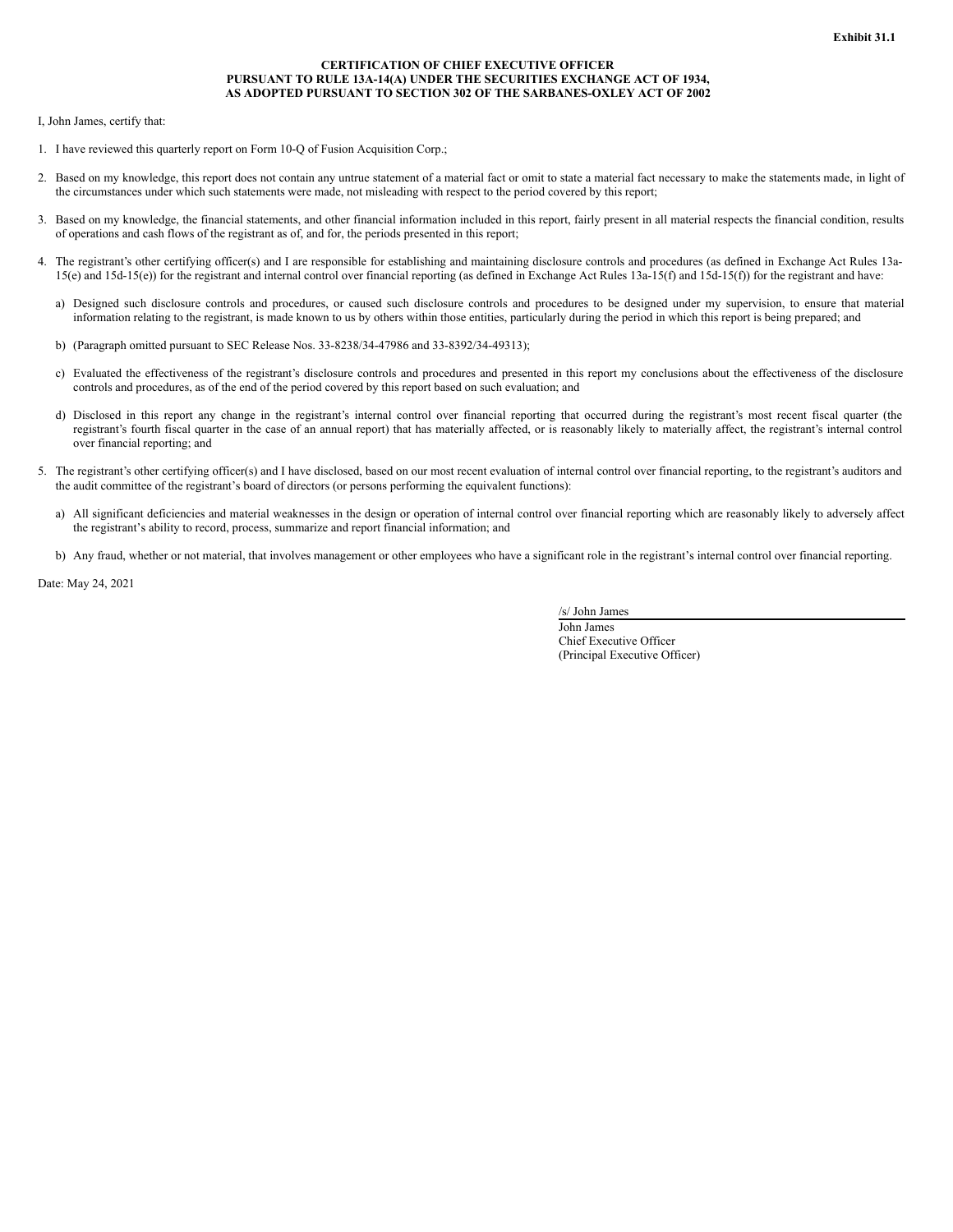### **CERTIFICATION OF CHIEF FINANCIAL OFFICER PURSUANT TO RULE 13A-14(A) UNDER THE SECURITIES EXCHANGE ACT OF 1934, AS ADOPTED PURSUANT TO SECTION 302 OF THE SARBANES-OXLEY ACT OF 2002**

<span id="page-18-0"></span>I, Jeffrey Gary, certify that:

- 1. I have reviewed this quarterly report on Form 10-Q of Fusion Acquisition Corp.;
- 2. Based on my knowledge, this report does not contain any untrue statement of a material fact or omit to state a material fact necessary to make the statements made, in light of the circumstances under which such statements were made, not misleading with respect to the period covered by this report;
- 3. Based on my knowledge, the financial statements, and other financial information included in this report, fairly present in all material respects the financial condition, results of operations and cash flows of the registrant as of, and for, the periods presented in this report;
- 4. The registrant's other certifying officer(s) and I are responsible for establishing and maintaining disclosure controls and procedures (as defined in Exchange Act Rules 13a-15(e) and 15d-15(e)) for the registrant and internal control over financial reporting (as defined in Exchange Act Rules 13a-15(f) and 15d-15(f)) for the registrant and have:
	- a) Designed such disclosure controls and procedures, or caused such disclosure controls and procedures to be designed under my supervision, to ensure that material information relating to the registrant, is made known to us by others within those entities, particularly during the period in which this report is being prepared; and
	- b) (Paragraph omitted pursuant to SEC Release Nos. 33-8238/34-47986 and 33-8392/34-49313);
	- c) Evaluated the effectiveness of the registrant's disclosure controls and procedures and presented in this report my conclusions about the effectiveness of the disclosure controls and procedures, as of the end of the period covered by this report based on such evaluation; and
	- d) Disclosed in this report any change in the registrant's internal control over financial reporting that occurred during the registrant's most recent fiscal quarter (the registrant's fourth fiscal quarter in the case of an annual report) that has materially affected, or is reasonably likely to materially affect, the registrant's internal control over financial reporting; and
- 5. The registrant's other certifying officer(s) and I have disclosed, based on our most recent evaluation of internal control over financial reporting, to the registrant's auditors and the audit committee of the registrant's board of directors (or persons performing the equivalent functions):
	- a) All significant deficiencies and material weaknesses in the design or operation of internal control over financial reporting which are reasonably likely to adversely affect the registrant's ability to record, process, summarize and report financial information; and
	- b) Any fraud, whether or not material, that involves management or other employees who have a significant role in the registrant's internal control over financial reporting.

Date: May 24, 2021

/s/ Jeffrey Gary

Jeffrey Gary Chief Financial Officer (Principal Accounting and Financial Officer)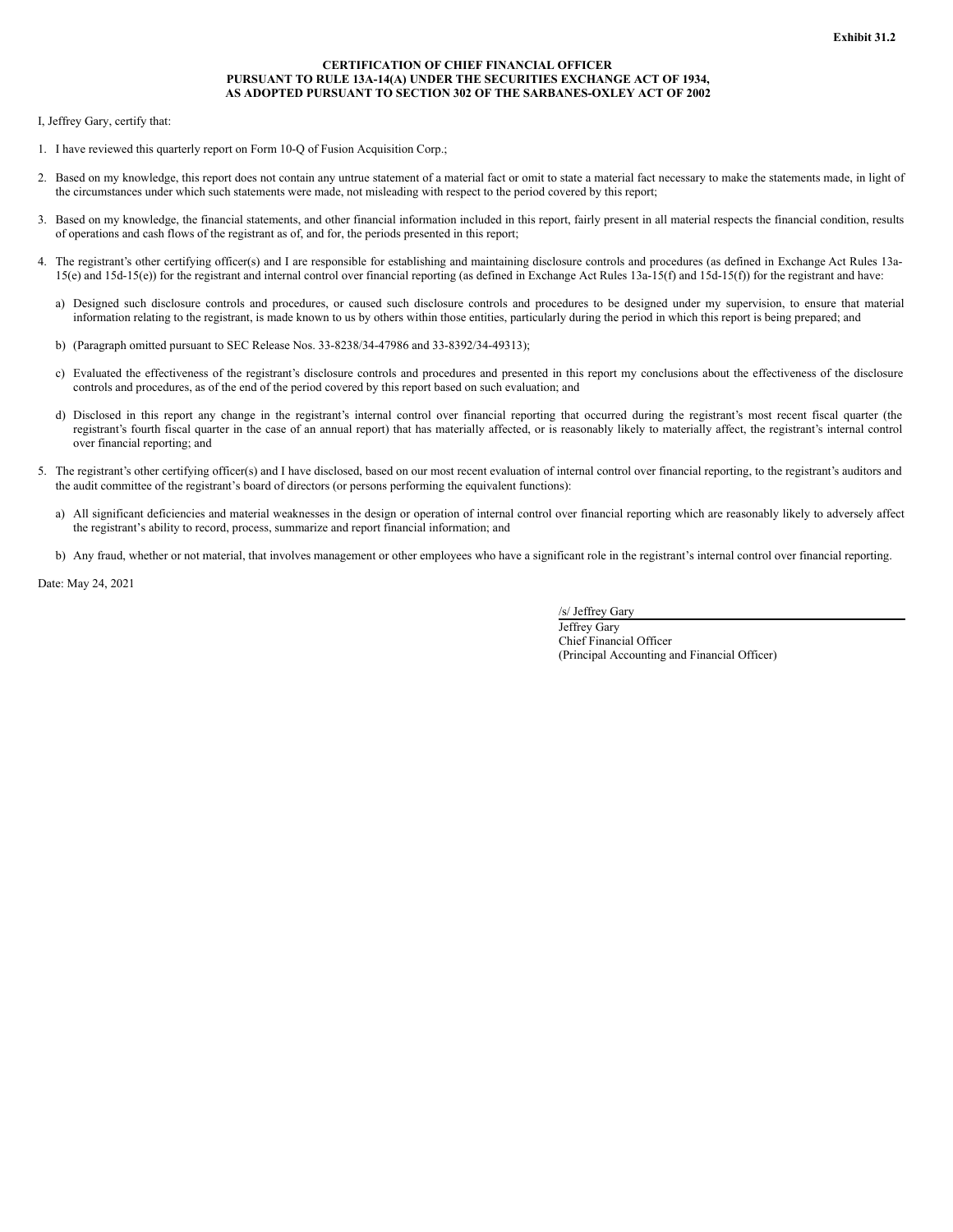### **CERTIFICATION PURSUANT TO 18 U.S.C. SECTION 1350 AS ADOPTED PURSUANT TO SECTION 906 OF THE SARBANES-OXLEY ACT OF 2002**

<span id="page-19-0"></span>In connection with the Quarterly Report of Fusion Acquisition Corp. (the "Company") on Form 10-Q for the quarterly period ended March 31, 2021, as filed with the Securities and Exchange Commission (the "Report"), I, John James, Chief Executive Officer of the Company, certify, pursuant to 18 U.S.C. §1350, as added by §906 of the Sarbanes-Oxley Act of 2002, that:

- 1. The Report fully complies with the requirements of Section 13(a) or 15(d) of the Securities Exchange Act of 1934; and
- 2. To my knowledge, the information contained in the Report fairly presents, in all material respects, the financial condition and results of operations of the Company as of and for the period covered by the Report.

Date: May 24, 2021

/s/ John James

John James Chief Executive Officer (Principal Executive Officer)